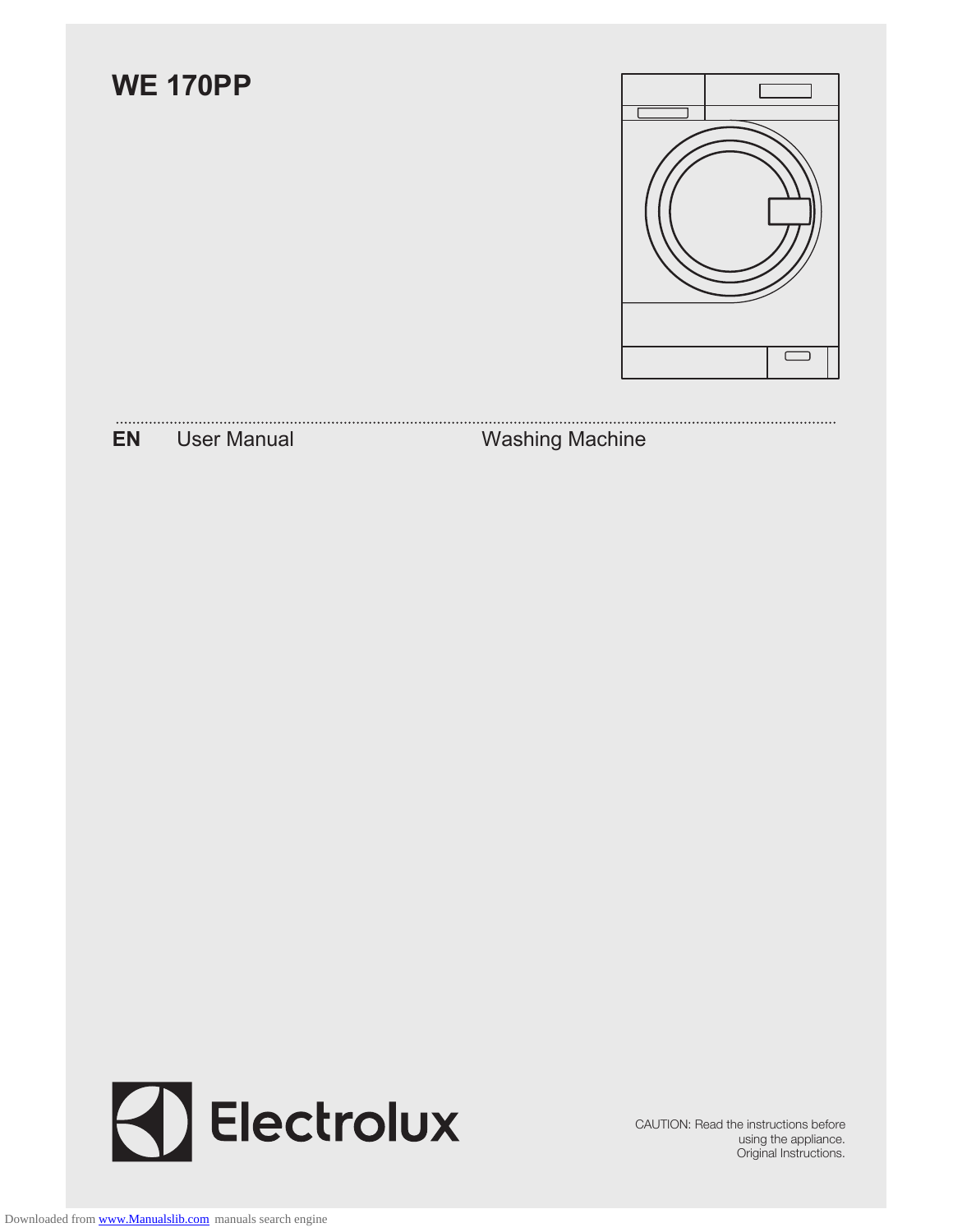# **CONTENTS**

# WE'RE THINKING OF YOU

Thank you for purchasing an Electrolux appliance. You've chosen a product that brings with it decades of professional experience and innovation. Ingenious and stylish, it has been designed with you in mind. So whenever you use it, you can be safe in the knowledge that you'll get great results every time. Welcome to Electrolux.

# CUSTOMER CARE AND SERVICE

Always use original spare parts.

When contacting our Authorised Service Centre, ensure that you have the following data available: Model, PNC, Serial Number.

The information can be found on the rating plate.

 $\mathbb{I}$  Read the instructions before using the appliance

 $\sqrt{N}$  Warning / Caution-Safety information

General information and tips

**P** Fnvironmental information

Subject to change without notice.

# **1. A SAFETY INFORMATION**

Before the installation and use of the appliance, carefully read the supplied instructions. The manufacturer is not responsible for any injuries or damages that are the result of incorrect installation or usage. Always keep the instructions in a safe and accessible location for future reference.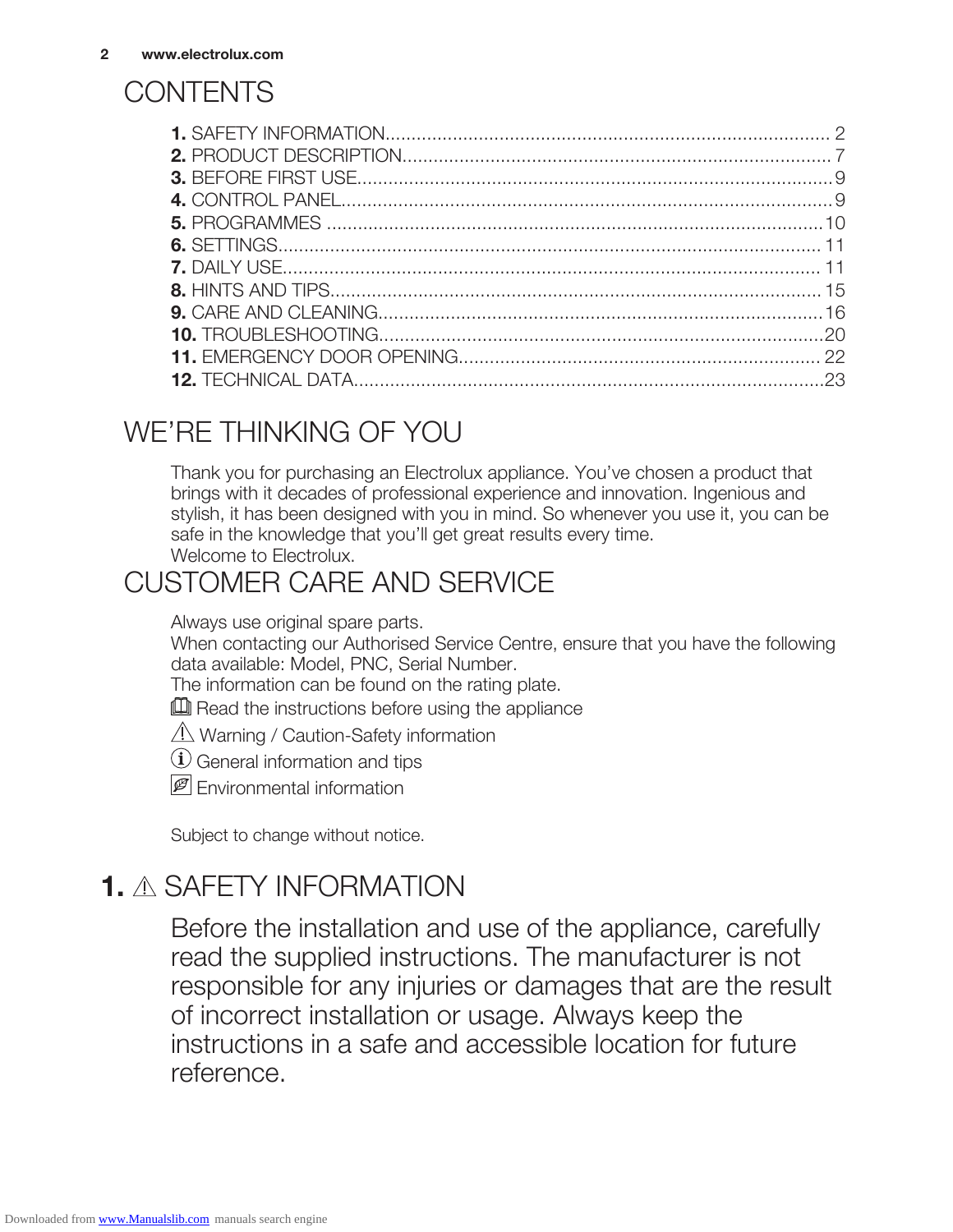# **1.1** Children and vulnerable people safety

- This appliance can be used by children aged from 8 years and above and persons with reduced physical, sensory or mental capabilities or lack of experience and knowledge if they have been given supervision or instruction concerning the use of the appliance in a safe way and understand the hazards involved.
- Children less than 3 years of age should be kept away unless continuously supervised
- Do not let children play with the appliance.
- Keep all packaging away from children and dispose of it appropriately.
- Keep detergents away from children.
- Keep children and pets away from the appliance when the door is open.
- Children shall not carry out cleaning and user maintenance of the appliance without supervision.

# 1.2 Installation

- Follow the installation instruction supplied with the appliance.
- Make sure that the appliance is stable during transportation.
- Make sure that the appliance is disconnected from the electricity supply during installation, maintenance and repairs and cannot be reconnected until all work has been carried out.
- Remove all the packaging and the transit bolts.
- Keep the transit bolts. When you move the appliance again you must block the drum.
- Always take care when moving the appliance as it is heavy. Always use safety gloves and enclosed footwear.
- This appliance is for indoor use only.
- Do not install or use a damaged appliance.
- Do not install or use the appliance where there is risk of freezing or where it is exposed to the weather (e.g. directly to the sunlight, humid and dusty location).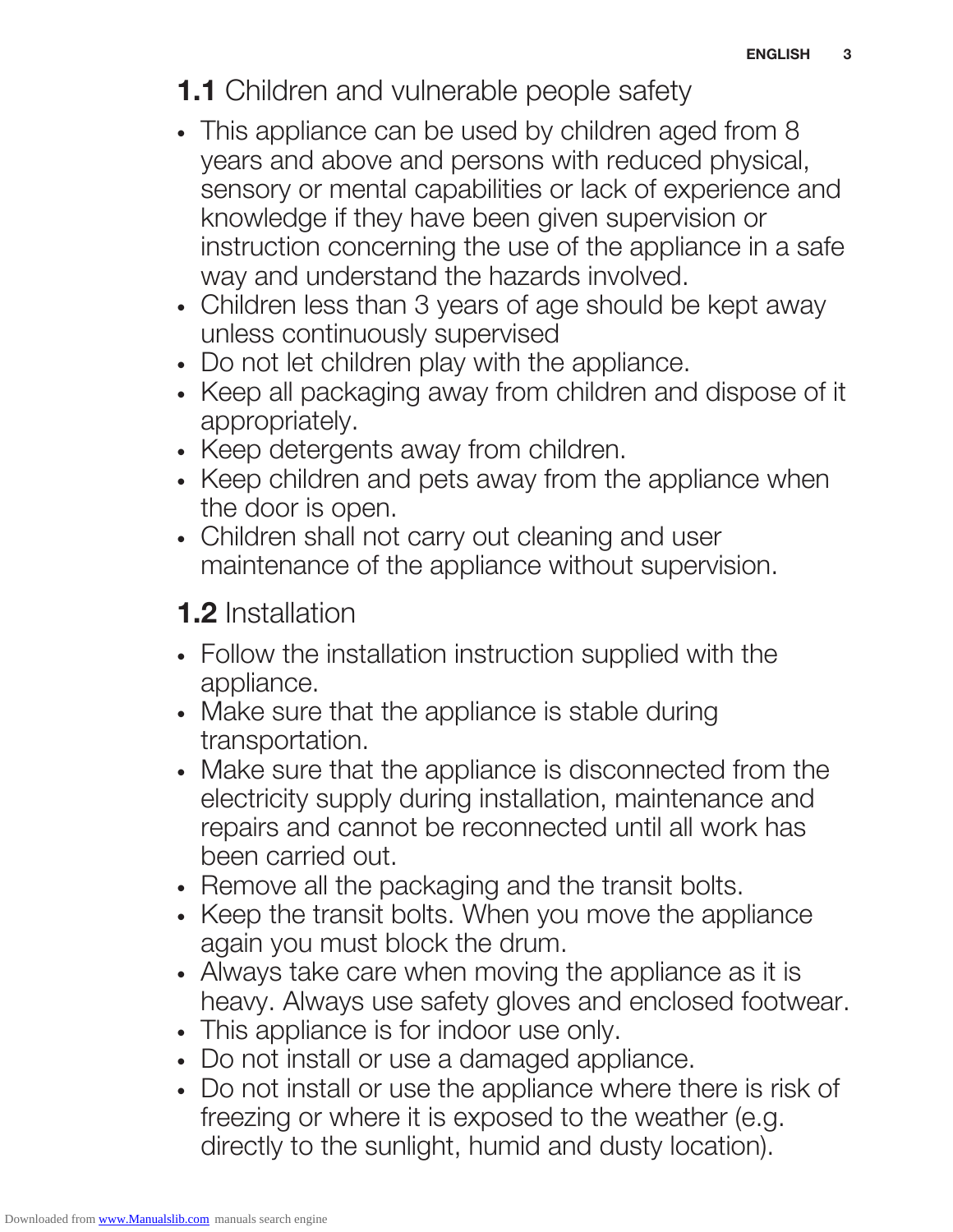- Make sure that all health and safety regulations are obeyed when the appliance is installed in a commercial/ public environment.
- Do not install the appliance in a moving platform (e.g. on a ship).
- Make sure that the floor where you install the appliance is flat, stable, heat resistant and clean.
- Make sure that there is air circulation between the appliance and the floor.
- The ventilation openings in the base (if applicable) must not be obstructed by a carpet.
- Adjust the feet to have the necessary space between the appliance and the carpet.
- Do not install the appliance where the appliance door can not be fully opened.
- Do not put a container to collect possible water leakage under the appliance. Contact the Authorised Service Centre to ensure which accessories can be used.
- **1.3 Electrical Connection**
- The appliance must be correctly earthed. The manufacturer is not responsible for the consequences of an inadequate earthing system.
- Always use a correctly installed shockproof socket.
- Make sure that the parameters on the rating plate are compatible with the electrical ratings of the mains power supply.
- Do not use multi-plug adapters and extension cables.
- Make sure not to cause damage to the mains plug and to the mains cable.
- If the supply cord is damaged, it must be replaced by the manufacturer, its Authorised Service Centre or similarly qualified persons in order to avoid a hazard.
- Connect the mains plug to the mains socket only at the end of the installation. Make sure that there is access to the mains plug after the installation.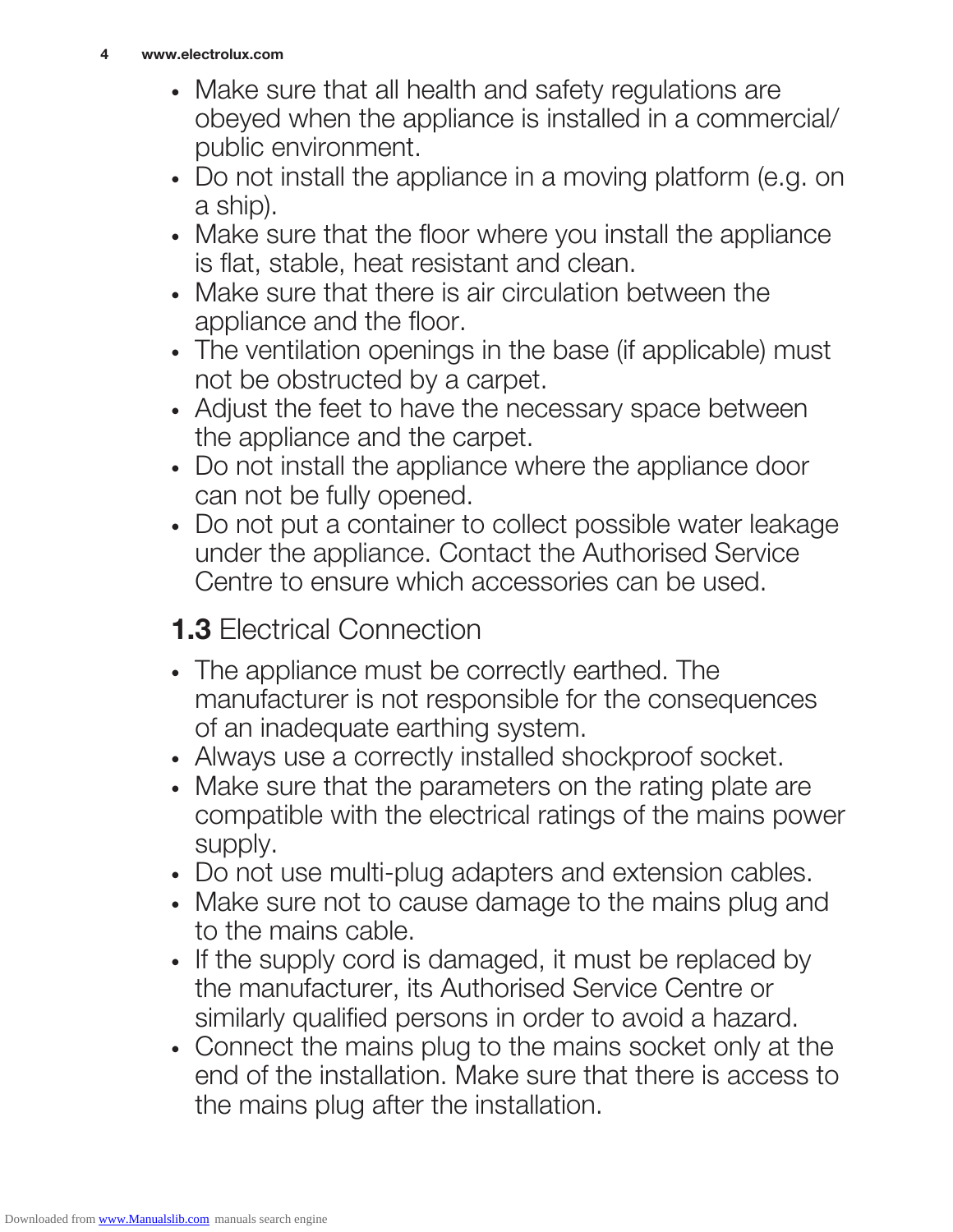- Do not touch the mains cable or the mains plug with wet hands.
- Do not pull the mains cable to disconnect the appliance. Always pull the mains plug.
- Only for UK and Ireland: The appliance has a 13 A mains plug. If it is necessary to change the fuse in the mains plug, use a 13 A ASTA (BS 1362) fuse.
- This appliance complies with the E.E.C. Directives.

# 1.4 Water connection

- Do not cause damage to the water hoses.
- The appliance is to be connected to the water mains using the new supplied hose-sets. Old hose sets must not be reused.
- Before connection to new pipes, pipes not used for a long time, where repair work has been carried out or new devices fitted (water meters, etc.), let the water flow until it is clean and clear.
- The operating water pressure (minimum and maximum) must be between 0,5 bar (0,05 MPa) and 8 bar (0,8 MPa).
- Ensure that there are no visible water leaks during and after the first use of the appliance.

# 1.5 Use

- Do not change the specification of this appliance.
- Obey the safety instructions on the detergent packaging.
- Obey the maximum load volume of 8 kg (refer to the "Programme chart" chapter).
- Do not put flammable products or items that are wet with flammable products in, near or on the appliance.
- Make sure that you remove all metal objects from the laundry.
- Do not touch the glass of the door while a programme operates. The glass can be hot.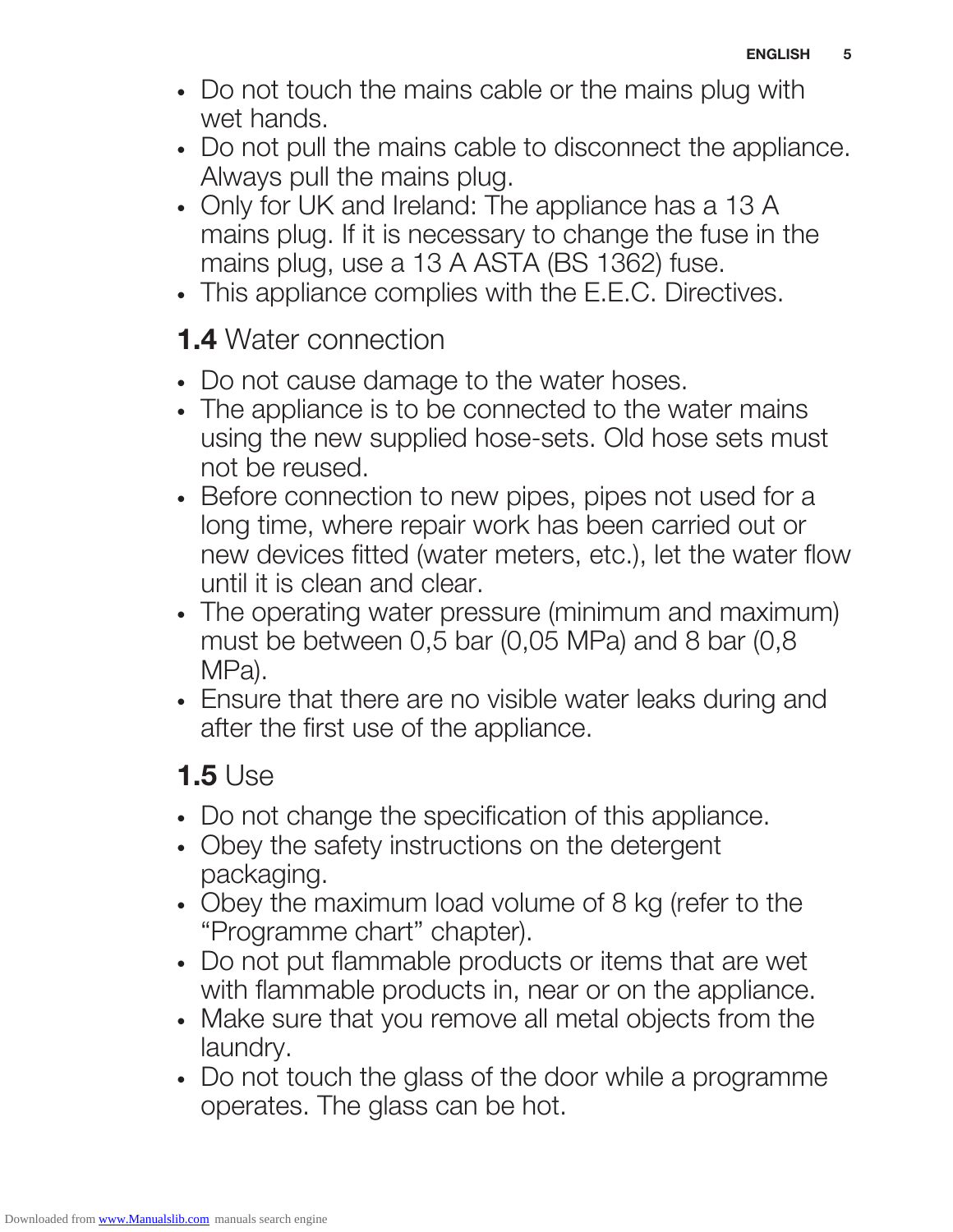# **1.6** Care and cleaning

- Before maintenance, deactivate the appliance and disconnect the mains plug from the mains socket.
- Do not use water spray and steam to clean the appliance.
- Clean the appliance with a moist soft cloth. Only use neutral detergents. Do not use any abrasive products, abrasive cleaning pads, solvents or metal objects.

# 1.7 Internal light



- Visible LED radiation, do not look directly into the beam.
- The LED lamp is dedicated to drum lighting. This lamp cannot be reused for other lighting purposes.
- To replace the internal light, contact the Authorised Service Centre.

# 1.8 Service

- Only original spare parts can ensure the safety standards of the appliance.
- Only repairs undertaken by an Electrolux approved service technician are covered by the guarantee.

# 1.9 Disposal

- Disconnect the appliance from the mains electrical and water supplies.
- Cut off the mains electrical cable close to the appliance and dispose of it.
- Remove the door catch to prevent children or pets from becoming trapped in the drum.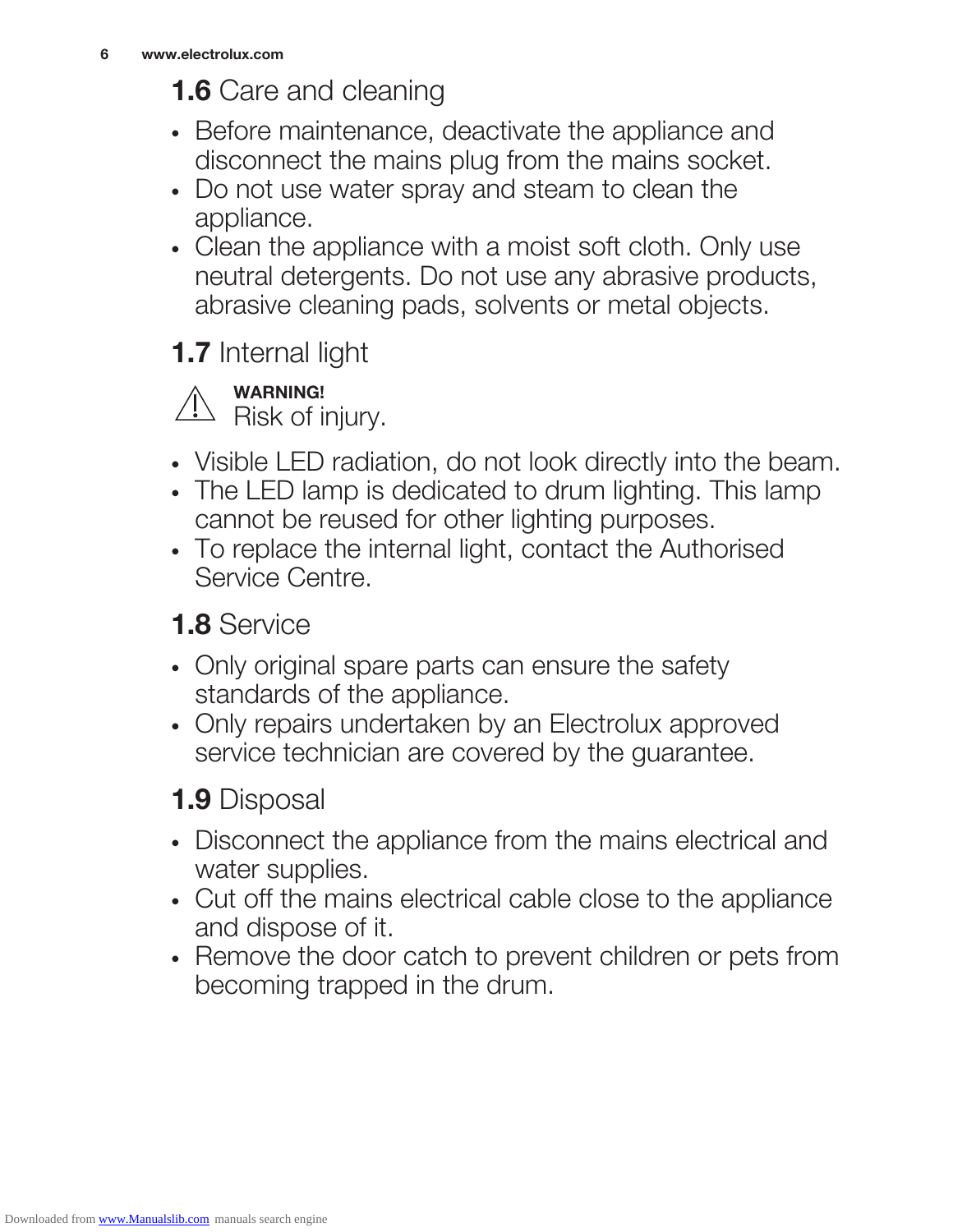# 2. PRODUCT DESCRIPTION

# 2.1 Appliance overview



#### 1 Worktop

- 2 Detergent dispenser
- Control panel
- 4 Door handle
- Internal light
- 6 Rating plate
- Drain pump filter and emergency door opening
- 8 Feet for levelling the appliance

# 2.2 Accessories



# 2.3 Available from your authorized vendor

 $\mathbf i$ 

Only appropriate accessories approved by Electrolux ensure the safety standards of the appliance. If unapproved parts are used, any claims will be invalidated.

#### 1 Spanner

To remove the transit bolts.

#### 2 Plastic hose guide

To connect the drain hose on the edge of a sink.

#### 3 Plastic caps

To close the holes on the rear side of the cabinet after the removal of the transit bolts.

#### 4 Inlet hoses

To connect the appliance to the cold and hot water tap: blue cap hose for cold water and red cap hose for hot water.

#### 5 Flap for liquid detergent To slow down the liquid detergent flow.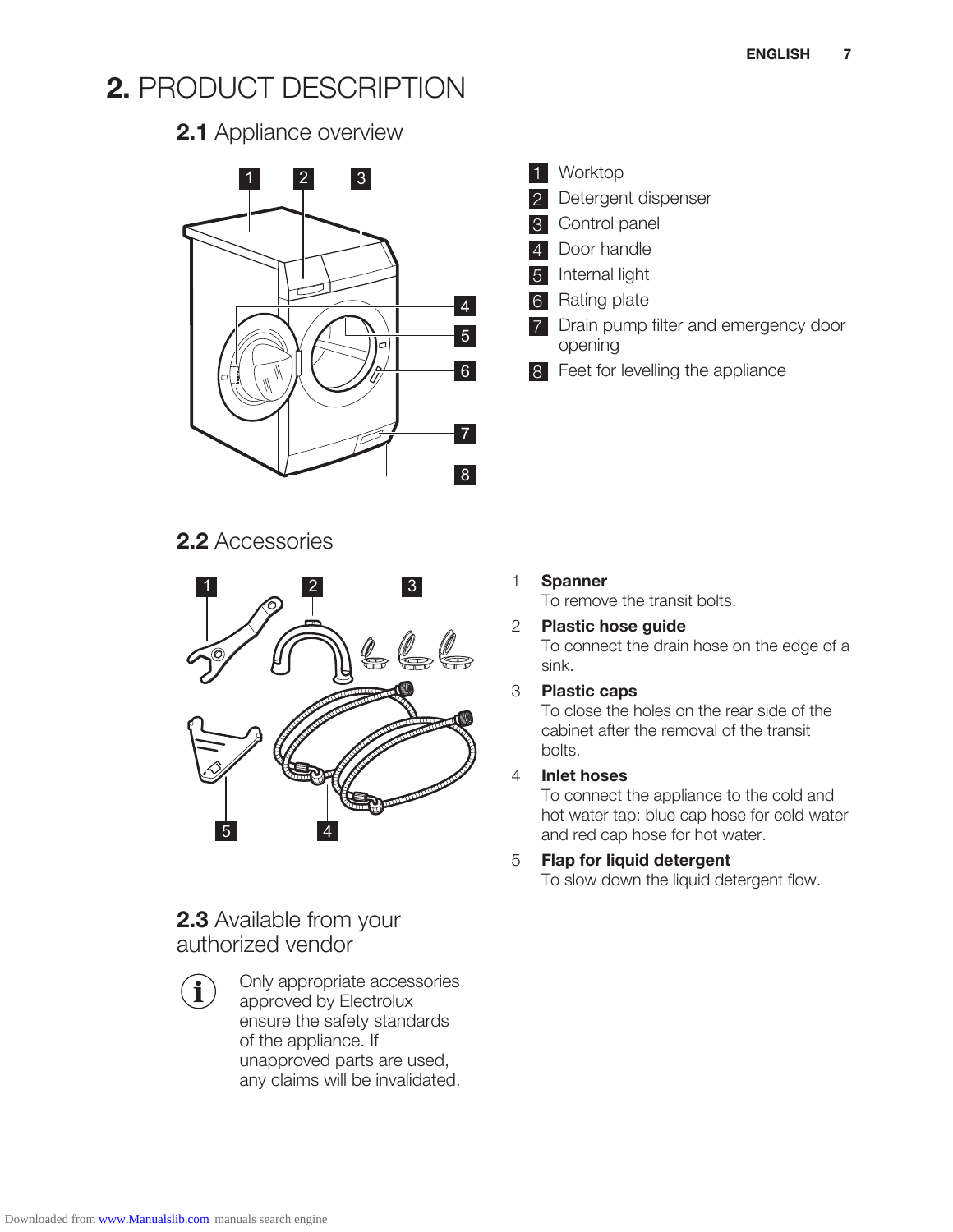$\left( \mathbf{i}\right)$ 

#### Stacking kit



Stacking kit can be used only with the tumble dryers specified in the leaflet. See the leaflet attached. Read carefully the instructions supplied with the accessory.

## Pedestal with the drawer



To put the appliance higher at the level what helps to easy load and remove the laundry.

The drawer can be used for laundry storage e.g.: towels, cleaning products and more.

Read carefully the instructions supplied with the accessory.

# Anchoring kit



If you install the appliance on a concrete base, please make sure to order the correct anchoring kit.

Read carefully the instructions supplied with the accessory.

# Coin operated machine



If the appliance is set in a public place, it can be connected to a coin operated machine.

Read carefully the instructions supplied with the accessory.



## WARNING!

The coin operated machine is available from Authorised Electrolux Service only and has to be installed by the Authorised Service only.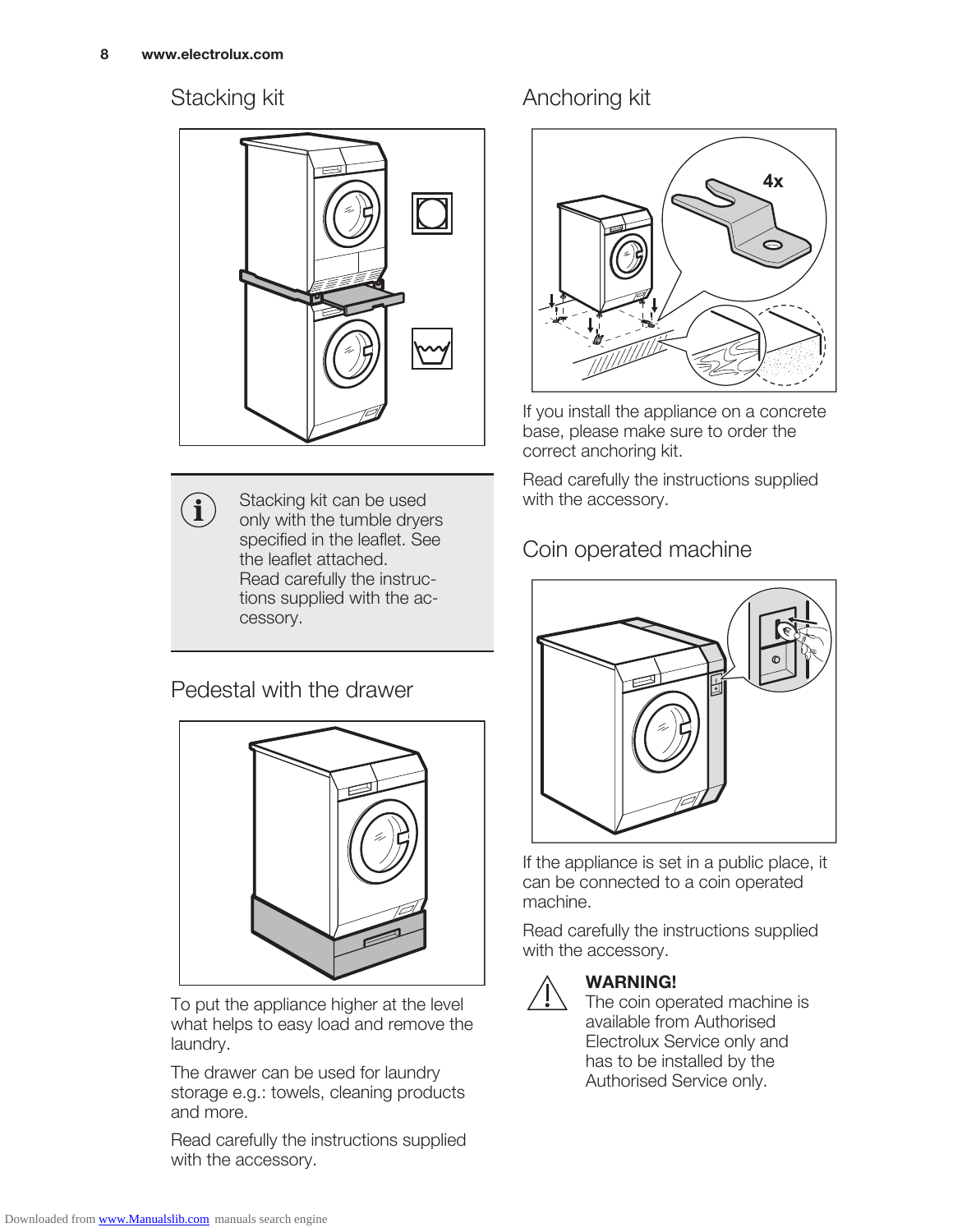

# 3. BEFORE FIRST USE

- 1. Make sure that all transit bolts are removed.
- 2. Make sure that the electrical and water connection are available.
- 3. Put 2 litre of water in the detergent compartment for washing phase. This activates the drain system.

# 4. CONTROL PANEL

# 4.1 Control panel description

External detergent dispenser<br>automatically from an external dispenser<br>automatically from an external dispenser automatically from an external dispenser.

> Read carefully the instructions supplied with the accessory.

- 4. Put a small quantity of detergent in the compartment for washing phase.
- **5.** Set and start a programme for cotton at the highest temperature without laundry. This removes all possible dirt from the drum and the tub.

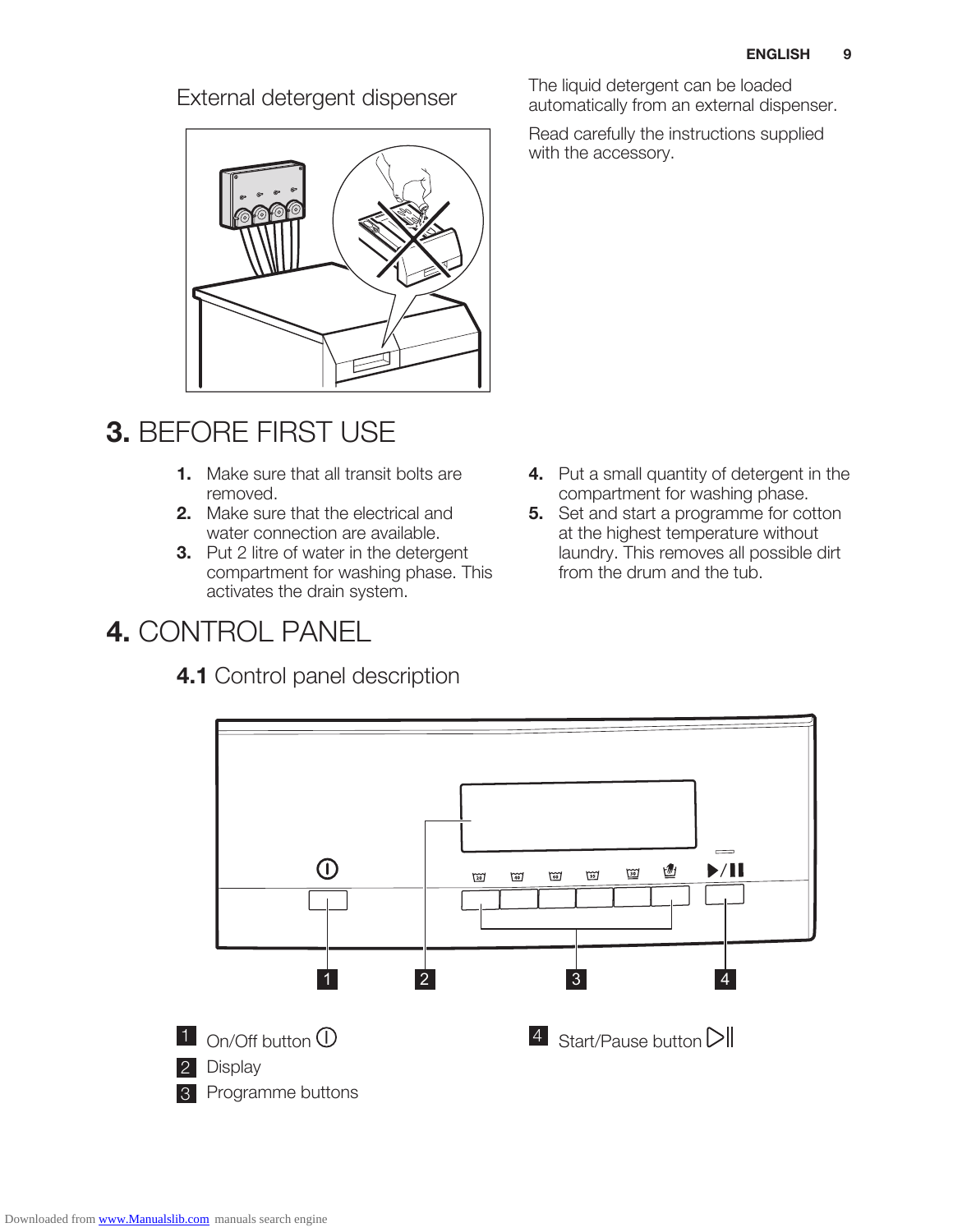# 4.2 Display

#### Ш  $\odot$  $\left[\frac{1}{2} \right]$  $\overline{\mathbf{d}}$  $\begin{picture}(20,20) \put(0,0){\line(1,0){155}} \put(15,0){\line(1,0){155}} \put(15,0){\line(1,0){155}} \put(15,0){\line(1,0){155}} \put(15,0){\line(1,0){155}} \put(15,0){\line(1,0){155}} \put(15,0){\line(1,0){155}} \put(15,0){\line(1,0){155}} \put(15,0){\line(1,0){155}} \put(15,0){\line(1,0){155}} \put(15,0){\line(1,0){155}} \$ 150

| ║║               | Washing phase indicator.                                                                                                                                                                                                                                                                                                                                          |
|------------------|-------------------------------------------------------------------------------------------------------------------------------------------------------------------------------------------------------------------------------------------------------------------------------------------------------------------------------------------------------------------|
| $ \widetilde{} $ | Rinsing phase indicator.                                                                                                                                                                                                                                                                                                                                          |
| M 50             | Programme indicator.                                                                                                                                                                                                                                                                                                                                              |
| <u>ල</u>         | Spinning phase indicator.                                                                                                                                                                                                                                                                                                                                         |
| <b>PIEE</b>      | Programme spin speed.                                                                                                                                                                                                                                                                                                                                             |
|                  | This indicator appears when the appliance is connected to the coin<br>operated machine.                                                                                                                                                                                                                                                                           |
| $\odot$<br>1 F I | Time to end indicator and value.<br>The digit will also show:<br>• EZD Alarm codes. Refer to "Introduction" section in "Trouble-<br>shooting" chapter.<br>$\boldsymbol{U}$ Programme end.<br>If connected to the coin operated machine, the programme cost.<br>The total operating hours. Refer to "Working hour counter" sec-<br>tion in the "Settings" chapter. |
|                  | Child lock indicator.                                                                                                                                                                                                                                                                                                                                             |

# 5. PROGRAMMES

# **5.1 Programme Chart**

| <b>Programmes and</b><br>water tempera-<br>ture <sup>1)</sup> | <b>Maximum</b><br>load <sup>2</sup><br><b>Spin speed</b> | <b>Programme description</b>                                                                                                           |
|---------------------------------------------------------------|----------------------------------------------------------|----------------------------------------------------------------------------------------------------------------------------------------|
| $\approx$                                                     | 8 kg<br>1400 rpm                                         | <b>White cottons</b> Normal soil and light soil. <sup>3</sup>                                                                          |
| $\binom{20}{20}$<br>60l<br>40 <sub>1</sub>                    | 8 kg<br>1400 rpm                                         | <b>Coloured cottons</b> Normal soil and light soil. <sup>4)</sup>                                                                      |
| <u>छि</u>                                                     | 4 kg<br>1200 rpm                                         | Delicate fabrics such as acrylics, viscose,<br>polyester items. Normal soil.<br>Synthetic items or mixed fabric items. Normal<br>soil. |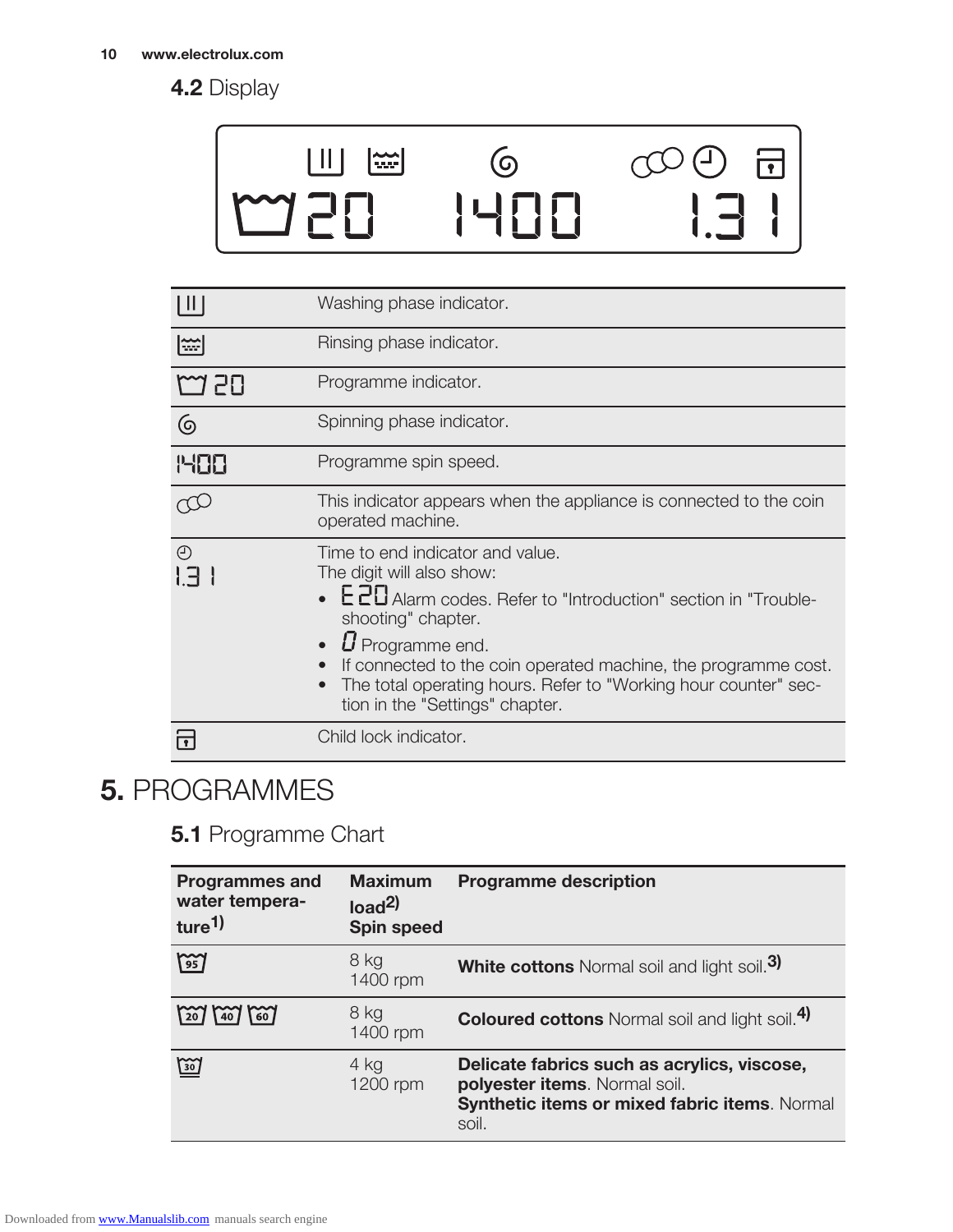| <b>Programmes and</b><br>water tempera-<br>ture <sup>1</sup> | <b>Maximum</b><br>load <sup>2</sup><br><b>Spin speed</b> | <b>Programme description</b>                                                                                        |
|--------------------------------------------------------------|----------------------------------------------------------|---------------------------------------------------------------------------------------------------------------------|
| 一<br>30 °C                                                   | $2$ kg<br>1200 rpm                                       | Machine washable wool, hand washable<br>wool and delicate fabrics with «hand washing»<br>care symbol. <sup>5)</sup> |

1) If connected, hot water is loaded only in the programmes  $\cos$  and  $\sin$ .

2) For an optimal result, the maximum load indicated for each programme is recommended.

3) A detergent with bleach should be used.

4) A detergent without bleach should be used.

5) During this cycle the drum rotates slowly to ensure a gentle wash. It can seem that the drum doesn't rotate or doesn't rotate properly, but this is normal for this programme.

# 6. SETTINGS

# **6.1** Child Lock

With this option you can prevent that the children play with the control panel.

- To activate/deactivate this option, press the  $\frac{60}{20}$  and  $\frac{60}{20}$  buttons simultaneously until the related indicator comes on in the dispaly:
	- $\Box$ : Child lock activated.

 $\overline{\mathbf{E}}$ : Child lock deactivated. You can activate this option:

- After you press  $\sum$  : the options and
	- the programme knob are locked.
- Before you press  $\sum$  : the appliance cannot start.



If the appliance is connected to coin operated machine, the child lock activates automatically 5 minutes after the programme start.

# **7. DAILY USE**



WARNING!

Refer to Safety chapters.

**7.1** Loading the laundry

- **1.** Open the appliance door
- **2.** Shake the items before you put them in the appliance.

# **6.2** Working hour counter

You can check the total operating hours of the appliance.

Press the  $\omega$  and  $\text{Pl}$  buttons simultaneously for some seconds to activate the counter. The display shows first the hours and then the minutes.

To return to the normal use, press any programme buttons.

**3.** Put the laundry in the drum, one item at a time.

Make sure not to put too much laundry in the drum.

4. Close the door.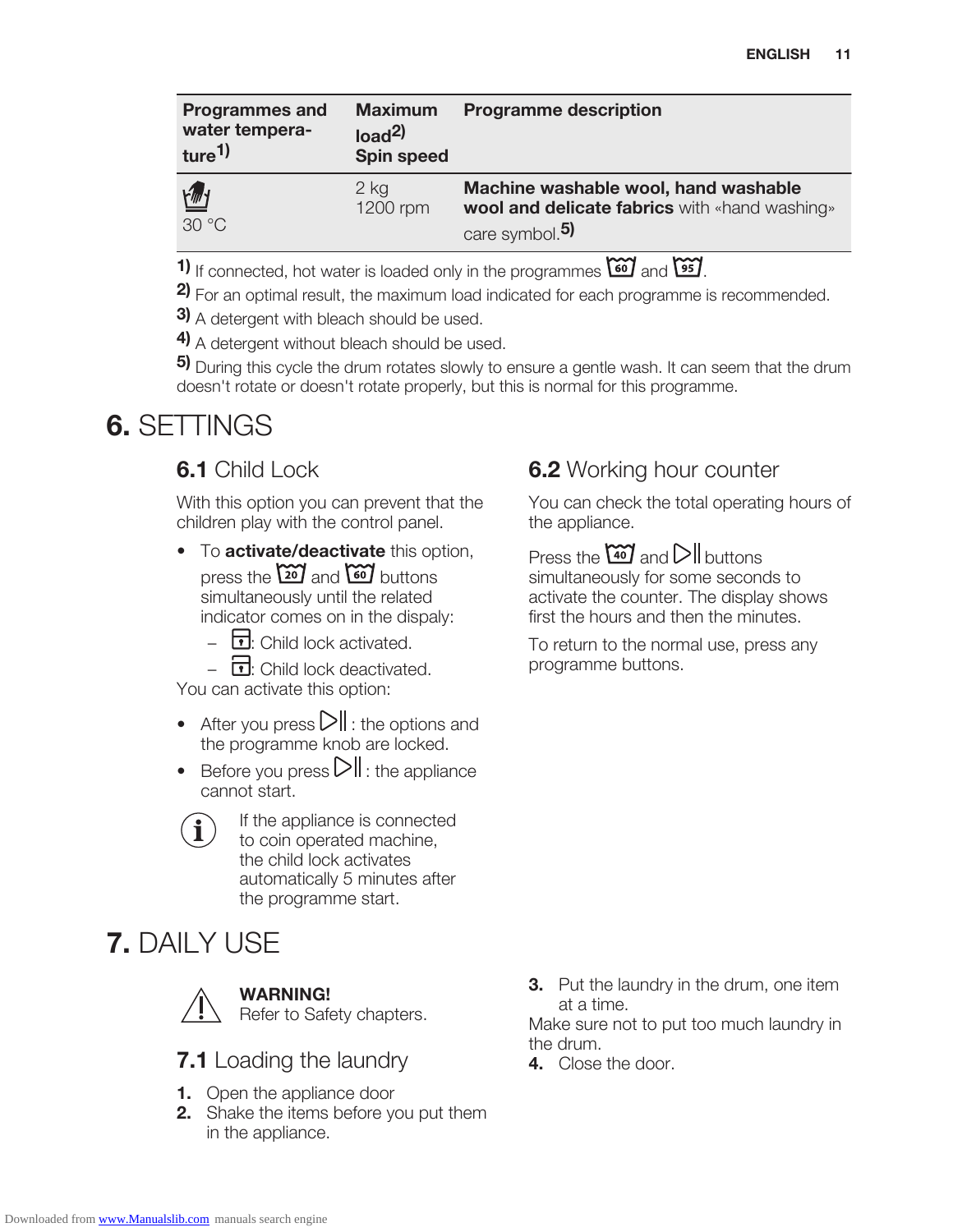



Make sure that no laundry stays between the seal and the door. There is a risk of water leakage or damage to the laundry.

**7.2** Installing the flap for liquid detergent



**7.4 Detergent compartments** 



#### CAUTION!

Use only specified detergents for washing machine.



Always obey the instructions that you find on the packaging of the detergent products.

|                              | Detergent compartment for prewash phase. |
|------------------------------|------------------------------------------|
| $\vert \, \, \vert \, \vert$ | Detergent compartment for washing phase. |

- Open the detergent dispenser.
- Install the flap for liquid detergent in the compartment **LIL**.

#### **7.3** Using detergent and additives

- 1. Measure out the detergent and the fabric conditioner.
- 2. Put the detergent and the fabric conditioner into the compartments.
- **3.** Carefully close the detergent drawer

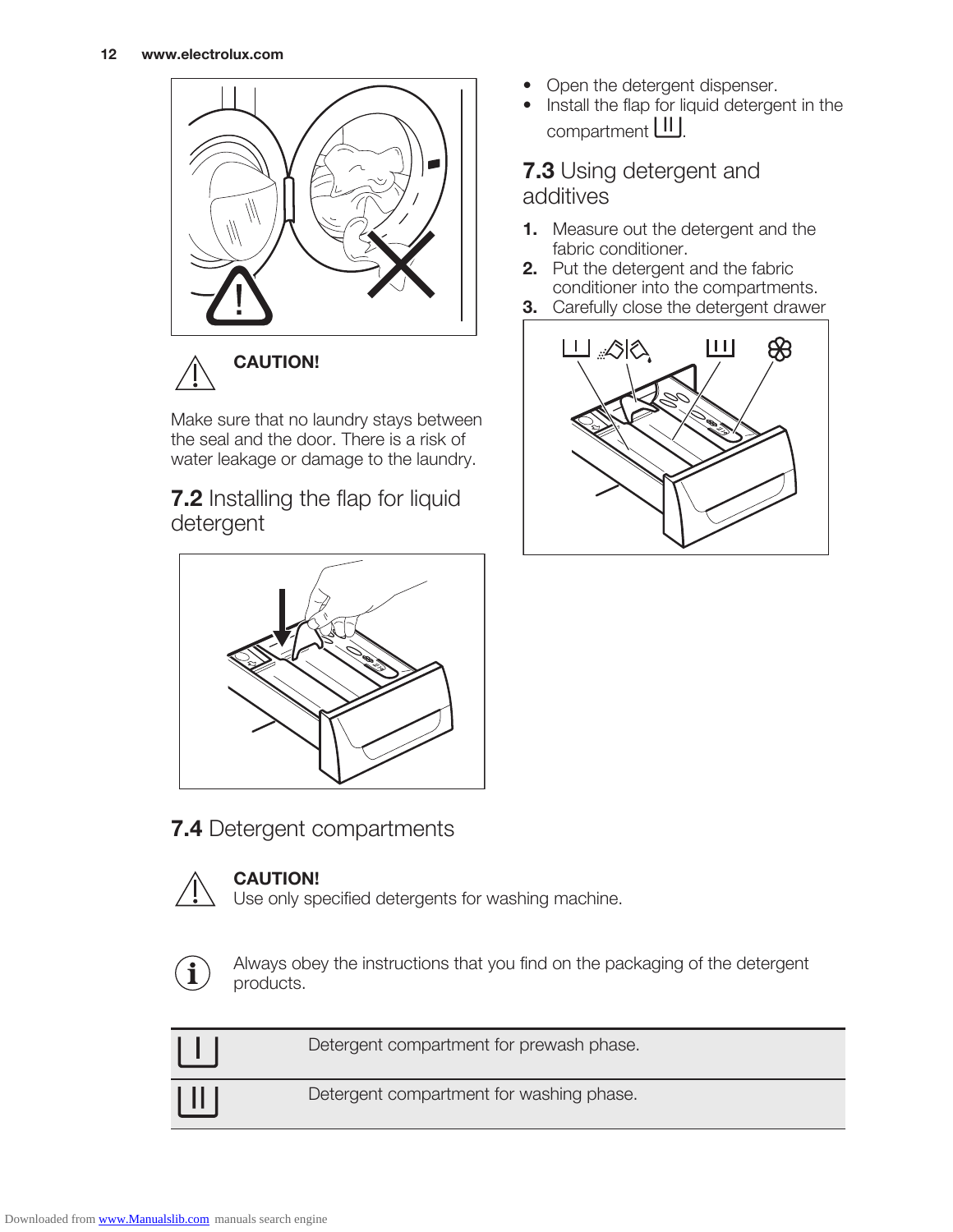Compartment for liquid additives (fabric conditioner, starch).



Flap for powder or liquid detergent.

#### 7.5 Bleach

Alternatively the softener, it is also possible to use a bleach agent in the compartment

 $\bigcirc$  with the programmes for white cottons.

Proceed as follows:

1. Put the bleach in the compartment ₩.

Do not exceed the «**MAX**» mark in the detergent dispenser drawer.

2. Run a programme for white cottons.

**3.** At the end of the programme, run the programme RINSE. Use softener, if desired.

This helps to eliminate any bleach residues.



Never pour bleach and softener into the compartment at the same time.

**7.6** Liquid or powder detergent



Position **B** for liquid detergent.

#### When you use the liquid detergent:

- Do not use gelatinous or thick liquid detergents.
- Do not put more liquid then the maximum level.
- Do not set the prewash phase.
- Do not set the delay start.

i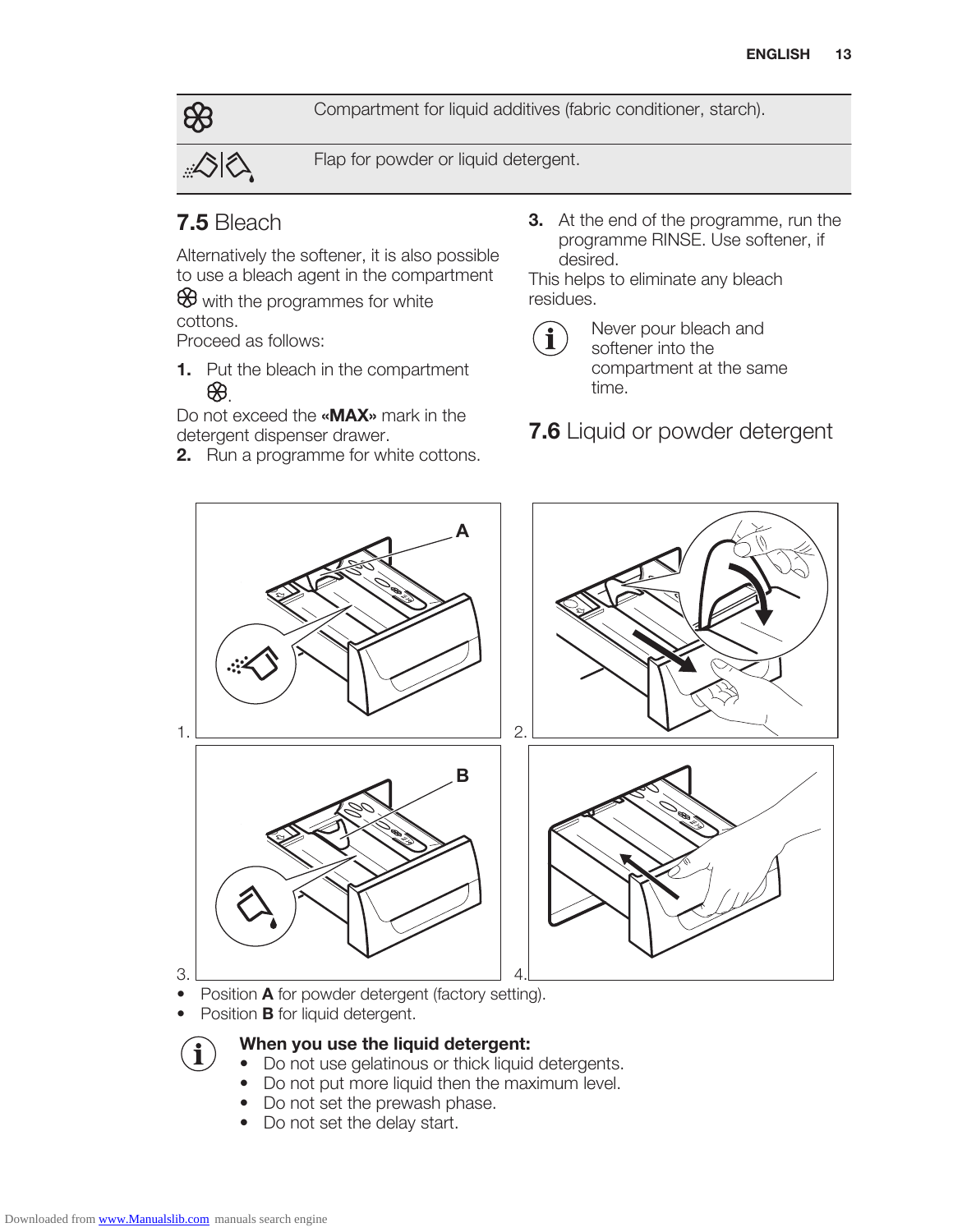# **7.7** Activating the appliance

Press the button  $\mathbb O$  to activate the appliance.

The led of the button  $\triangleright$  starts flashing.

The appliance proposes the programme 20 as default programme.



# **7.8** Setting a programme

Press the desired programme button.

In the display, the washing temperature, the spin speed and the time to end change accordingly, e.g:



# **7.9** Coin operated machine



Insert the correct amount of coins as shown in the appliance display.

Press the button  $\sum \parallel$  to start the appliance.



The display shows the message  $E \cap F$  if the washing cycle has not been paid yet.

# **7.10** Starting a programme

Press the button  $\mathsf{DII}$ 

- The indicator of the button  $\Box$ stops flashing and stays on.
- The indicator of the running phase starts flashing on the display.
- The programme starts and the door locks.
- The drain pump can operate for a short time when the appliance fills water.



After approximately 15 minutes from the start of the programme:

- The appliance can adjust the programme duration automatically depending with the laundry load.
- The display shows the new time to end.

# **7.11** Cancelling a running programme

**1.** Press the button  $\bigcup$  for some seconds to cancel the programme and to deactivate the appliance.



# WARNING!

If the appliance has already uploaded water, the door remains locked.

- 2. Press the same button again to activate the appliance. Now, you can set a new washing programme.
- $\mathbf i$

Before starting the new programme the appliance could drain the water. In this case, make sure that the detergent is still in the detergent compartment, if not fill the detergent again.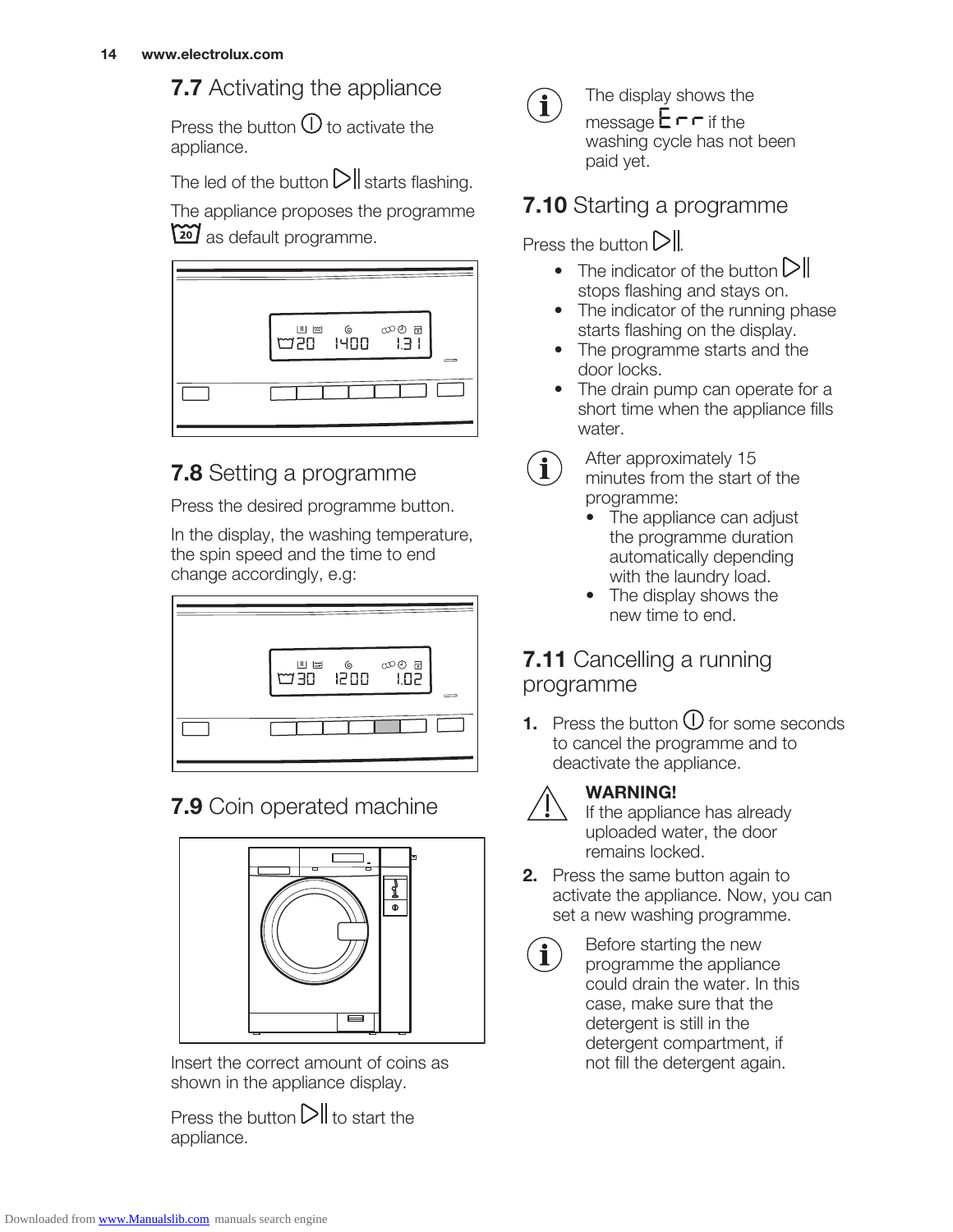

If the appliance is connected to a coin operated machine, you can cancel a programme only within 5 minutes maximum after the programme starts. After this time the child lock is activated automatically.

# **7.12** At the end of the programme

The appliance stops automatically. In the display  $\boldsymbol{U}$  comes on.

The indicator of button  $\sum \log \log$  off.

The door unlocks.

- 1. Open the door.
- **2.** Remove the laundry from the appliance. Make sure that the drum is empty.
- 3. Close the water tap.
- 4. Press the button  $\bigcup$  for some seconds to deactivate the appliance.

# 8. HINTS AND TIPS



#### WARNING!

Refer to Safety chapters.

# 8.1 The laundry load

- Divide the laundry in: white, coloured, synthetics, delicates and wool.
- Obey the washing instructions that are on the laundry care labels.
- Do not wash white and coloured items together.
- Some coloured items can discolour with the first wash. We recommend that you wash them separately for the first times.
- Button up pillowcases, close zippers, hooks and poppers. Tie up belts.
- Empty the pockets and unfold the items.
- Turn multilayered fabrics, wool and items with painted illustrations inside out.
- Remove hard stains with a special detergent.
- Wash and pre-treat heavy soil stains before putting items in drum

Keep the door ajar, to prevent the mildew and odours.

# 7.13 AUTO OFF option

The AUTO OFF option automatically deactivates the appliance to decrease the energy consumption when:

• You do not use the appliance for 5 minutes before you press the button  $\triangleright$ l $\vdash$ 

Press the button  $\bigcup$  to activate the appliance again.

After 5 minutes from the end of the washing programme

Press the button  $\bigcup$  to activate the appliance again.

The display shows the end of the last set programme.

Turn the programme knob to set a new cycle.

- Be careful with the curtains. Remove the hooks and put the curtains in a washing bag or pillowcase.
- Do not wash laundry without hems or with cuts. Use a washing bag to wash small and/or delicate items (e.g. underwired bras, belts, tights, etc. ).
- A very small load can cause balance problems with the spin phase. If this occurs, adjust manually the items in the tub and start the spin phase again.

# 8.2 Stubborn stains

For some stains, water and detergent is not sufficient.

We recommend that you pre-treat these stains before you put the items in the appliance.

Special stain removers are available. Use the special stain remover that is applicable to the type of stain and fabric.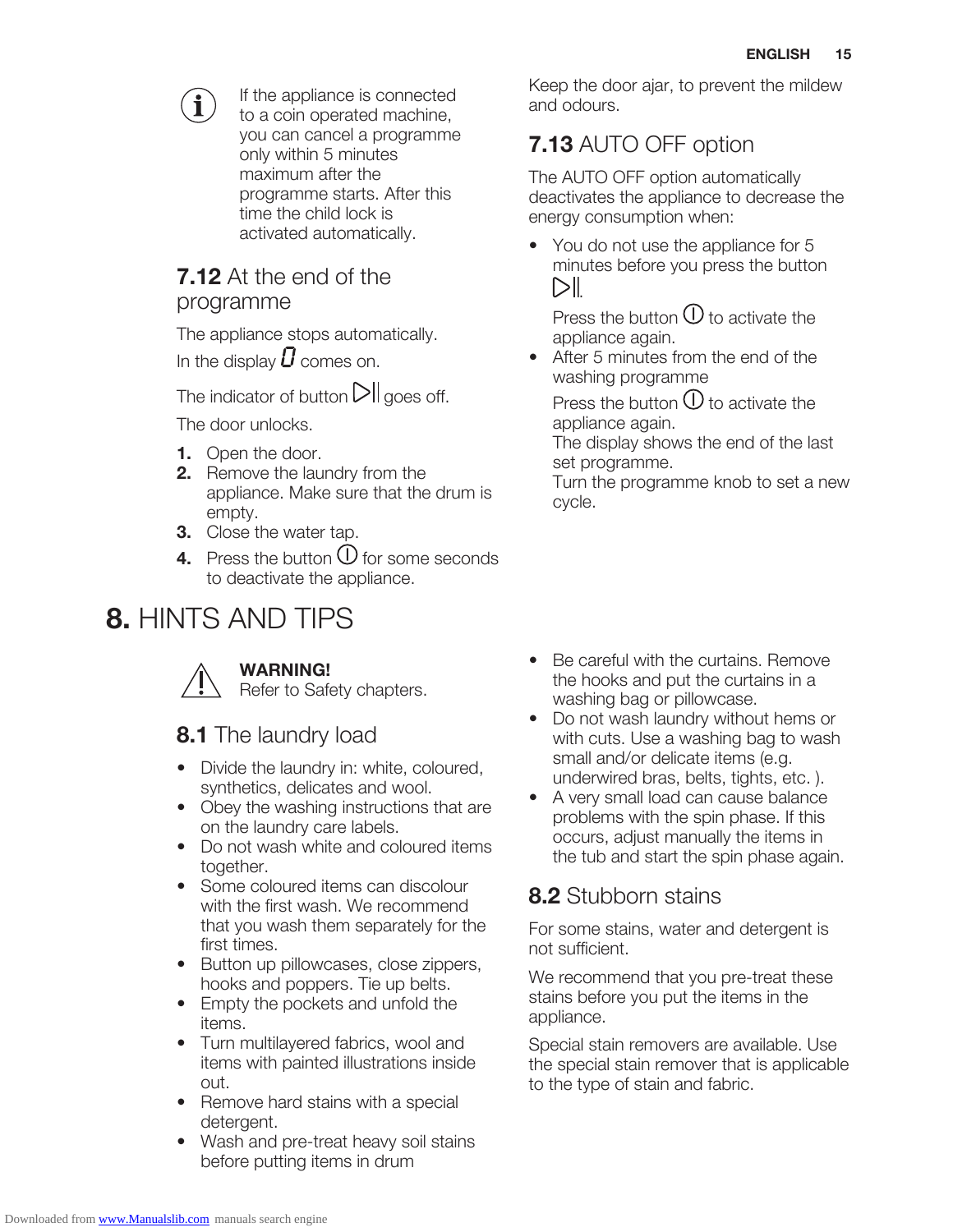# **8.3** Detergents and additives

- Only use detergents and additives specially made for washing machines:
	- powder detergents for all types of fabric,
	- powder detergents for delicate fabrics (40 °C max) and woollens,
	- liquid detergents, preferably for low temperature wash programmes (60 °C max) for all types of fabric, or special for woollens only.
- Do not mix different types of detergents.
- To help the environment, do not use more than the correct quantity of detergent.
- Obey the instructions that you find on the on packaging of these products.
- Use the correct products for the type and colour of the fabric, the programme temperature and the level of soil.
- If your appliance does not have the detergent dispenser with the flap device, add the liquid detergents with a dosing ball (supplied by the detergent's manufacturer).

# 9. CARE AND CLEANING



#### WARNING!

Refer to Safety chapters.

# **9.1** External cleaning

Clean the appliance with soap and warm water only. Fully dry all the surfaces.

#### CAUTION!

Do not use alcohol, solvents or chemical products.

# 9.2 Descaling

If the water hardness in your area is high or moderate, we recommend that you use a water descaling product for washing machines.

Regularly examine the drum to prevent limescale and rust particles.

To remove rust particles use only special products for washing machines. Do this separately from the laundry wash.

# 8.4 Ecological hints

- Always start a washing programme with the maximum load of laundry allowed.
- If necessary, use a stain remover when you set a programme with a low temperature.
- To use the correct quantity of detergent, check the water hardness of your domestic system. Refer to "Water hardness".

# 8.5 Water hardness

If the water hardness in your area is high or moderate, we recommend that you use a water softener for washing machines. In areas where the water hardness is soft it is not necessary to use a water softener.

To know the water hardness in your area, contact your local water authority.

Use the correct quantity of the water softener. Obey the instructions that you find on the packaging of the product.



Always obey the instructions that you find on the packaging of the product.

## 9.3 Maintenance wash

With the low temperature programmes it is possible that some detergent stays in the drum. Perform a maintenance wash regularly. To do this:

- Remove all laundry from the drum.
- Select the cotton programme with the highest temperature with a small quantity of detergent.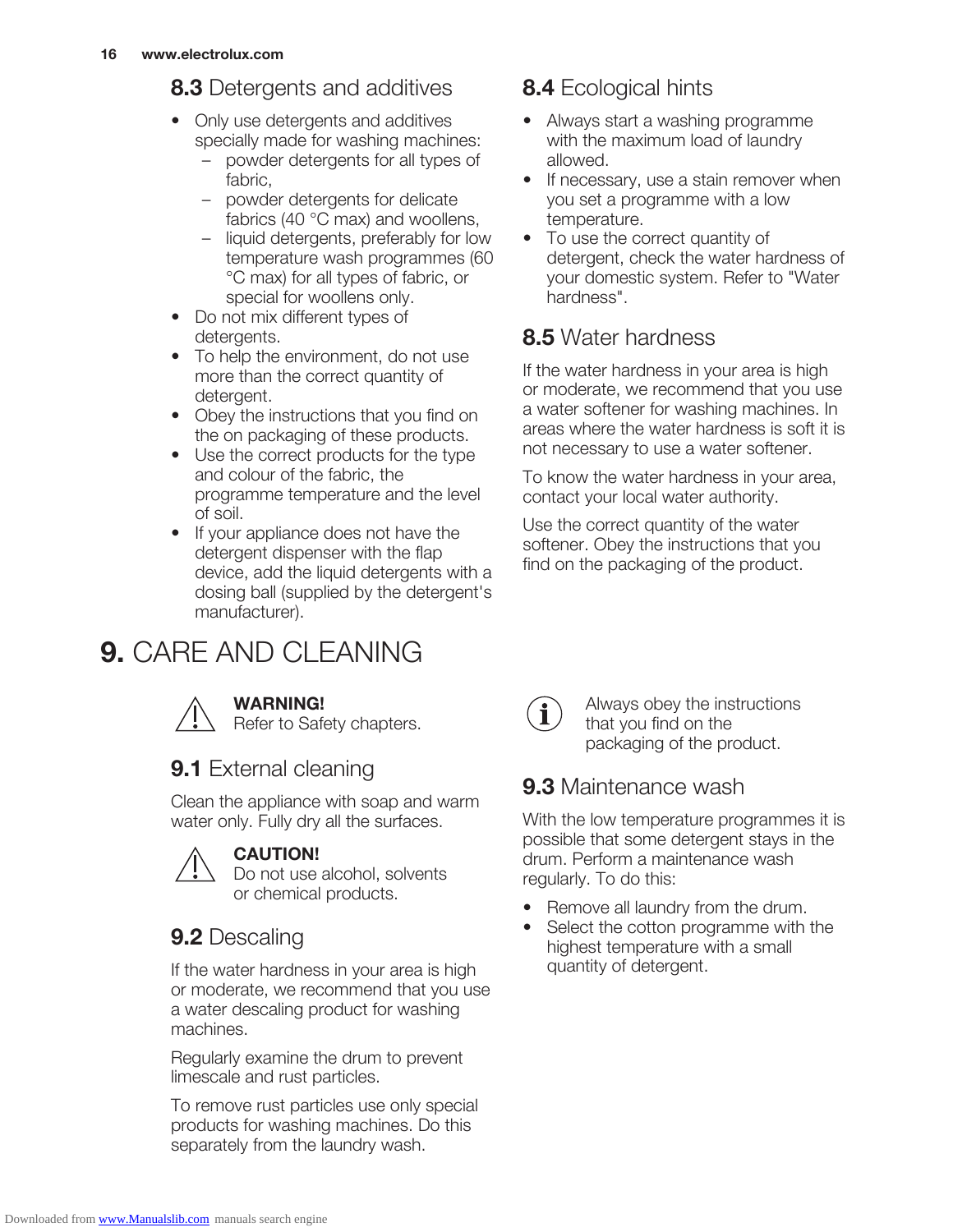# 9.4 Door seal



Regularly examine the seal and remove all objects from the inner part.

#### 9.5 Cleaning the drum

Regularly examine the drum to prevent limescale and rust particles. Only use special products to remove rust particles from the drum.

We suggest you to:

- 1. Clean the drum with special product for stainless steel.
- 2. Start a short programme for cotton at the maximum temperature with a small quantity of detergent.



9.7 Cleaning the drain filter



#### WARNING!

Do not clean the drain filter if the water in the appliance is hot.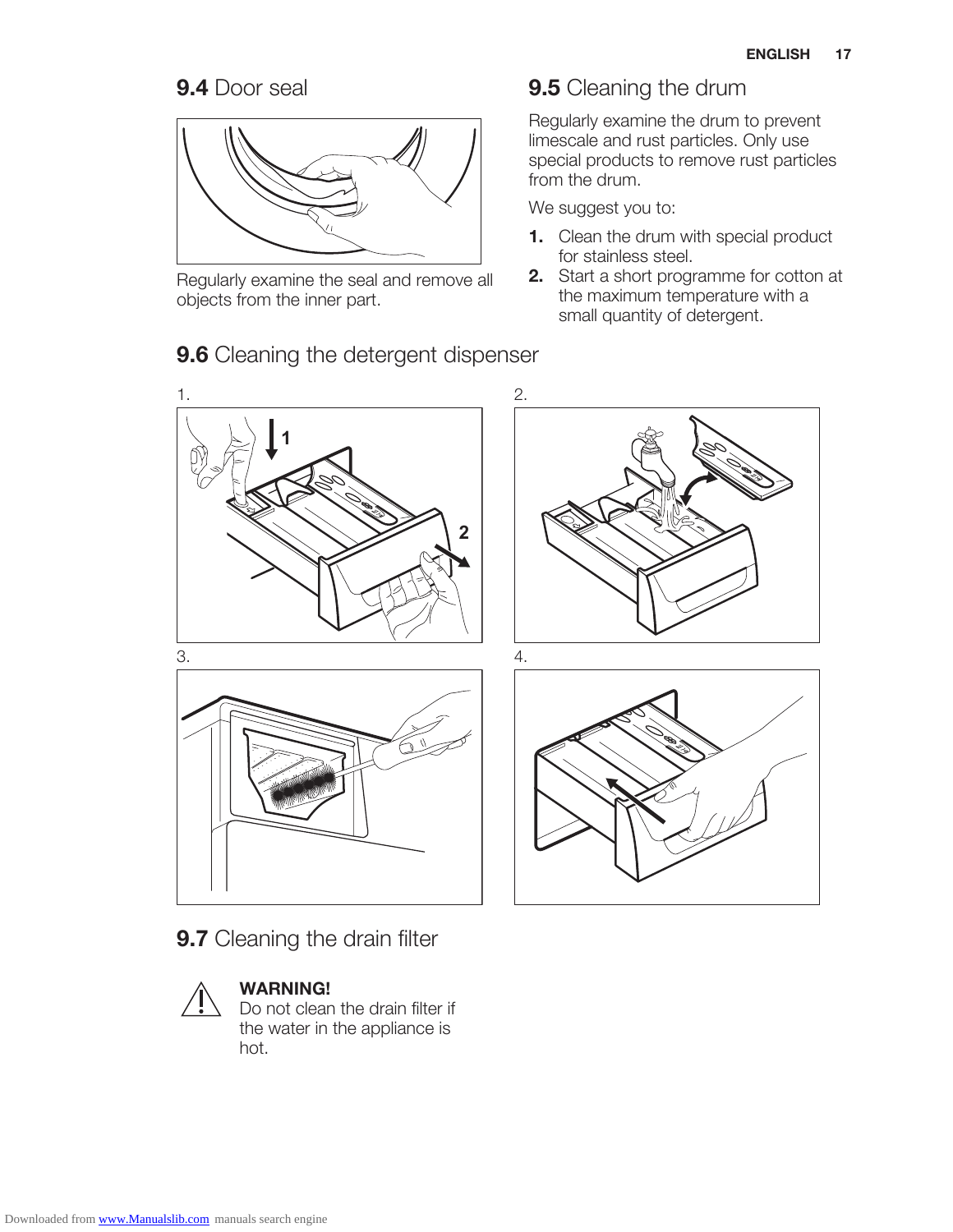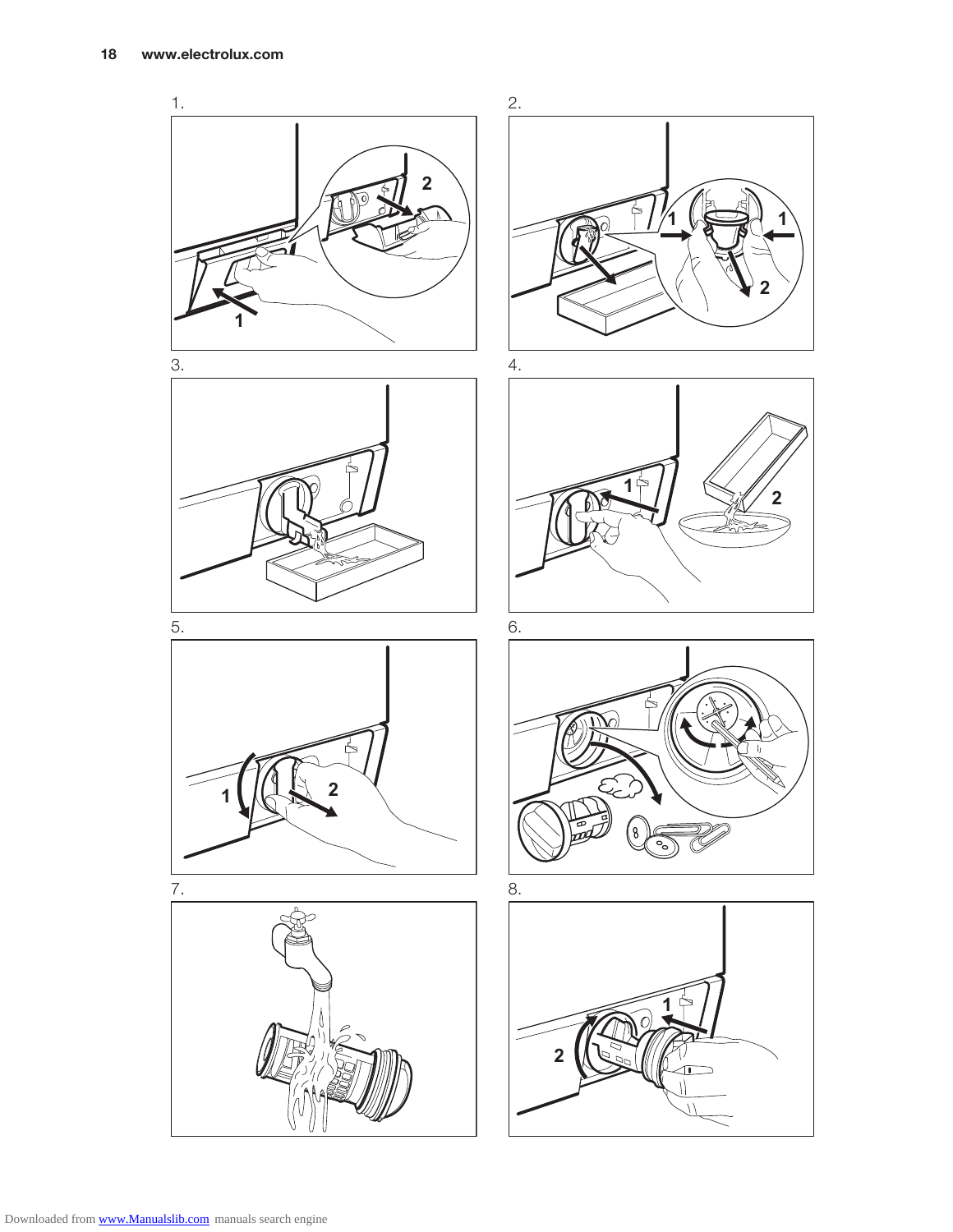

9.8 Cleaning the inlet hoses and the valve filters

Clean regularly both (for hot and for cold water) inlet hoses and both valve filters.



9.9 Emergency drain

Because of a malfunction, the appliance cannot drain the water.

If this occurs, do steps (1) through (9) of 'Cleaning the drain filter'. If necessary, clean the pump.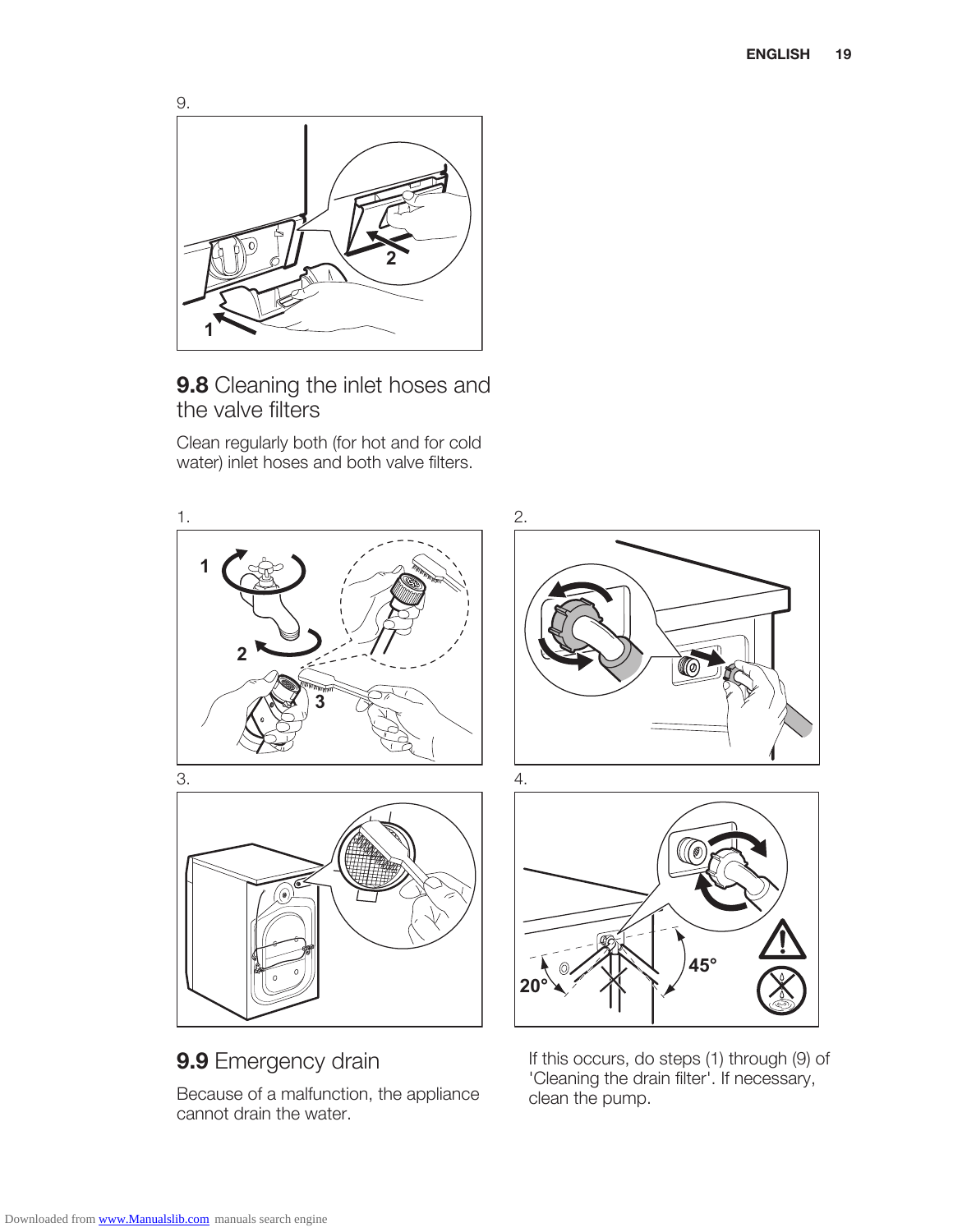When you drain the water with the emergency drain procedure, you must activate again the drain system:

- **1.** When you drain the water with the emergency drain procedure, you must activate again the drain system: Put 2 litres of water in the main wash compartment of the detergent dispenser.
- **2.** Start the programme to drain the water

# **9.10** Frost precautions

If the appliance is installed in an area where the temperature can be less than 0° C, remove the remaining water from the inlet hose and the drain pump.

# 10. TROUBLESHOOTING



#### WARNING!

Refer to Safety chapters.

# 10.1 Introduction

The start of the appliance does not occur or it stops during operation.

First try to find a solution to the problem (refer to the table). If not, contact the Authorised Service Centre.

#### With some problems, the acoustic signals operate and the display shows an alarm code:

- $E10$  The appliance does not fill with water properly.
- $E20$  The appliance does not drain the water.
- $E40$  The appliance door is open or not closed correctly. Please check the door!
- $LTU$  The mains supply is unstable. Wait until the mains supply is stable.
- $E9'$  No communication between electronic elements of the appliance. Switch off and switch on again.
- **1.** Disconnect the mains plug from the mains socket.
- 2. Close the water tap.
- **3.** Put the two ends of the inlet hose in a container and let the water flow out of the hose.
- 4. Empty the drain pump. Refer to the emergency drain procedure.
- **5.** When the drain pump is empty, install the inlet hose again.

#### WARNING!

Make sure that the temperature is more than 0 °C before you use the appliance again. The manufacturer is not responsible for damages caused by low temperatures.

- $EFD$  Detergent overdosing.
- $F90-$ 
	- Check the electrical connection first.
	- No communication with the coin operated machine or the coin operated machine doesn't work. Check the connection between coin meter and appliance first, if the problem is not solved, contact the Authorised Service Centre.
	- No communication with the external detergent dispenser. Check the connection between detergent dispenser and appliance first, if the problem is not solved, contact the Authorised Service Centre.



#### WARNING!

Deactivate the appliance before you do the checks.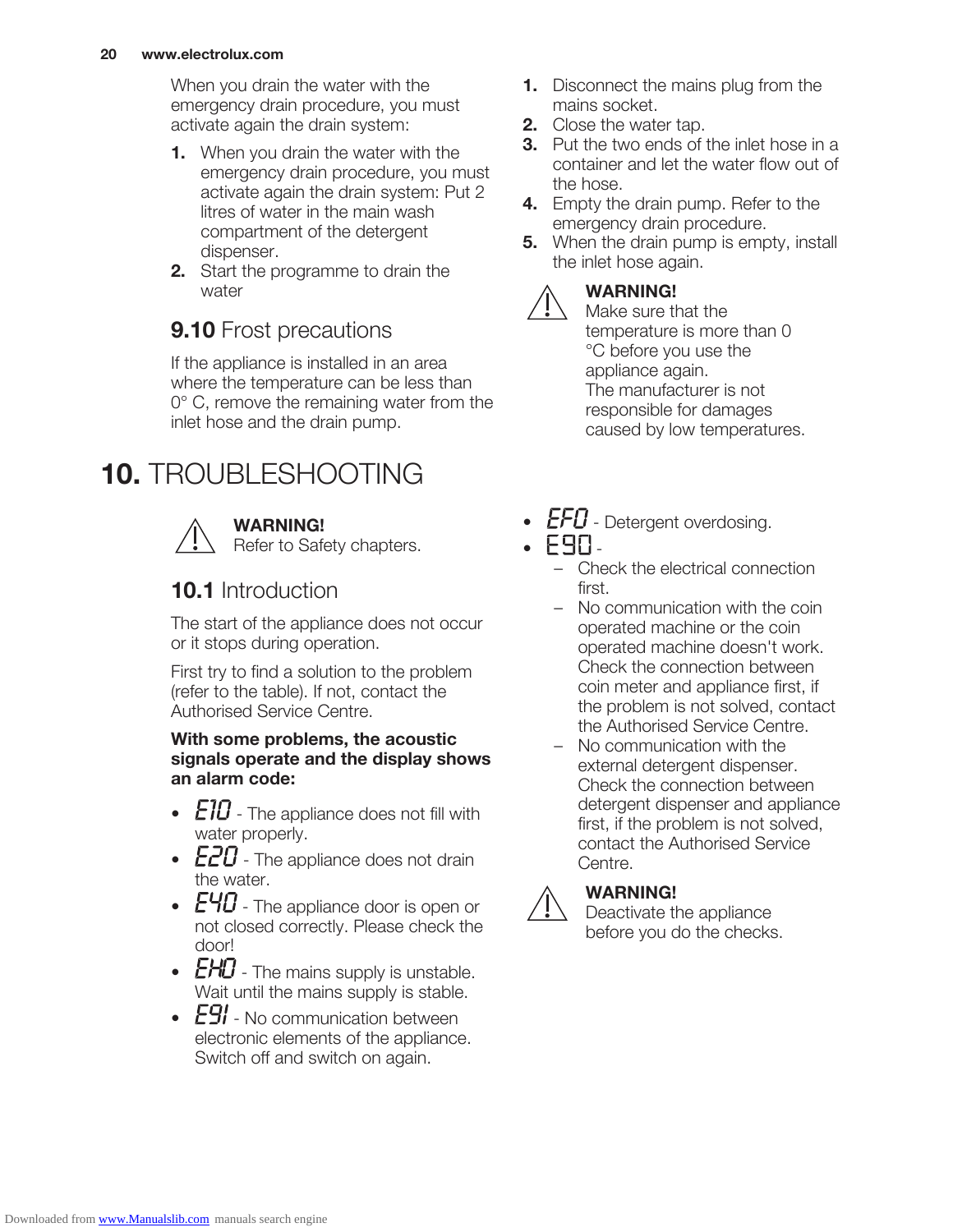# 10.2 Possible failures

| <b>Problem</b>                                                                           | <b>Possible solution</b>                                                                                                                                                                                                                                                                                                                                                                                                                                                                                                                                                            |  |
|------------------------------------------------------------------------------------------|-------------------------------------------------------------------------------------------------------------------------------------------------------------------------------------------------------------------------------------------------------------------------------------------------------------------------------------------------------------------------------------------------------------------------------------------------------------------------------------------------------------------------------------------------------------------------------------|--|
| The programme does<br>not start.                                                         | Make sure that the mains plug is connected to the mains<br>$\bullet$<br>socket.<br>Make sure that the appliance door is closed.<br>$\bullet$<br>Make sure that there is not a damaged fuse in the fuse<br>$\bullet$<br>box.<br>Make sure that the Start/Pause has been pressed.<br>$\bullet$<br>Deactivate the Child Lock function if it is on.<br>$\bullet$                                                                                                                                                                                                                        |  |
| The appliance does not<br>fill with water properly.                                      | Make sure that the water tap is open.<br>$\bullet$<br>Make sure that the pressure of the water supply is not too<br>$\bullet$<br>low. For this information, contact your local water authori-<br>ty.<br>Make sure that the water tap is not clogged.<br>$\bullet$<br>Make sure that the filters of the inlet hoses and the filters<br>$\bullet$<br>of the valves are not clogged. Refer to "Care and clean-<br>ing".<br>Make sure that the inlet hoses have no kinks or bends.<br>$\bullet$<br>Make sure that the connections of the water inlet hoses<br>$\bullet$<br>are correct. |  |
| The appliance does not<br>fill with water and drain<br>immediately.                      | Make sure that the drain hose is in the correct position.<br>$\bullet$<br>The hose may be too low.                                                                                                                                                                                                                                                                                                                                                                                                                                                                                  |  |
| The appliance does not<br>drain the water.                                               | Make sure that the sink spigot is not clogged.<br>$\bullet$<br>Make sure that the drain hose has no kinks or bends.<br>$\bullet$<br>Make sure that the drain filter is not clogged. Clean the fil-<br>$\bullet$<br>ter, if necessary. Refer to 'Care and cleaning'.<br>Make sure that the connection of the drain hose is cor-<br>$\bullet$<br>rect.                                                                                                                                                                                                                                |  |
| The spin phase does not<br>operate or the washing<br>cycle lasts longer than<br>usually. | Make sure that the drain filter is not clogged. Clean the fil-<br>$\bullet$<br>ter, if necessary. Refer to 'Care and cleaning'.<br>This problem may be caused by balance problems.                                                                                                                                                                                                                                                                                                                                                                                                  |  |
| There is water on the<br>floor.                                                          | Make sure that the couplings of the water hoses are tight<br>and there is not water leakages.<br>Make sure that the drain hose have no damages.<br>$\bullet$<br>Make sure you use the correct detergent and the correct<br>$\bullet$<br>quantity of it.                                                                                                                                                                                                                                                                                                                             |  |
| You cannot open the<br>appliance door.                                                   | Make sure that the washing programme is finished.<br>Make sure that the appliance receives electrical power.<br>This problem may be caused by a failure of the appliance.<br>Contact the Authorised Service Centre. If you need to<br>open the door, please read carefully «Emergency door<br>opening».                                                                                                                                                                                                                                                                             |  |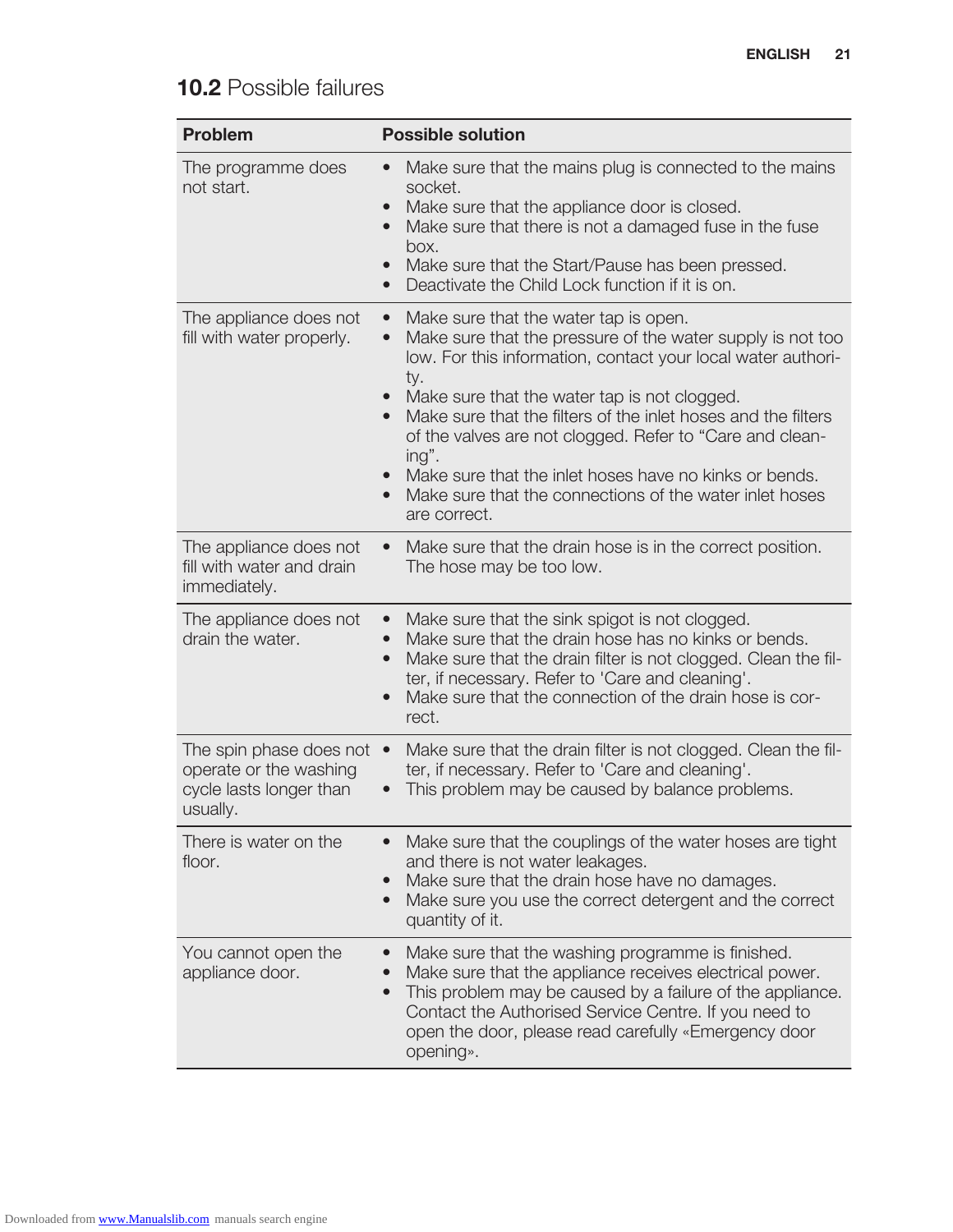| <b>Problem</b>                                   | <b>Possible solution</b>                                                                                                                                                                                                                                                                 |  |
|--------------------------------------------------|------------------------------------------------------------------------------------------------------------------------------------------------------------------------------------------------------------------------------------------------------------------------------------------|--|
| The appliance makes an<br>unusual noise.         | Make sure the levelling of the appliance is correct. Refer<br>$\bullet$<br>to 'Installation'.<br>Make sure that the packaging and/or the transit bolts are<br>$\bullet$<br>removed. Refer to 'Installation'.<br>Add more laundry in the drum. The load may be too<br>$\bullet$<br>small. |  |
| The cycle is shorter than<br>the time displayed. | The appliance calculates a new time according to the<br>laundry load. See the 'Consumption Values' chapter.                                                                                                                                                                              |  |
| The cycle is longer than<br>the time displayed.  | An unbalanced laundry load increases the duration time.<br>$\bullet$<br>This is a normal behaviour of the appliance.                                                                                                                                                                     |  |
| The washing results are<br>not satisfactory.     | Increase the detergent quantity or use a different deter-<br>$\bullet$<br>gent.<br>Use special products to remove the stubborn stains be-<br>$\bullet$<br>fore you wash the laundry.<br>Make sure that you set the correct temperature.<br>$\bullet$<br>Decrease the laundry load.       |  |
| The drum light does not<br>go on.                | Make sure that you activate the appliance. Refer to "Daily<br>$\bullet$<br>Use" chapter.                                                                                                                                                                                                 |  |

After the check, activate the appliance. The programme continues from the point of interruption.

If the problem occurs again, contact the Authorised Service Centre.

If the display shows other alarm codes. Deactivate and activate the appliance. If the problem continues, contact the Authorised Service Centre.

# 11. EMERGENCY DOOR OPENING

In case of power failure or appliance failure the appliance door remains locked. The washing programme continues, when the power is restored. If the door remains locked in case of failure, it is possible to open it using the emergency unlock feature.

Before opening the door:



CAUTION!

Make sure that the water temperature and the laundry are not hot. Wait till they cool down, if necessary.



#### CAUTION!

Make sure that the drum is not rotating. Wait till the drum stops rotating, if necessary.



Make sure that the water level inside the drum is not too high. Proceed with an emergency drain, if necessary (refer to «Emergency drain» in «Care and cleaning» chapter).

To open the door, proceed as follows:

- **1.** Press the button  $\bigcup$  to switch the appliance off.
- **2.** Disconnect the mains plug from the mains socket.
- **3.** Open the filter flap.
- 4. Pull twice the emergency unlock trigger downward and open the appliance door.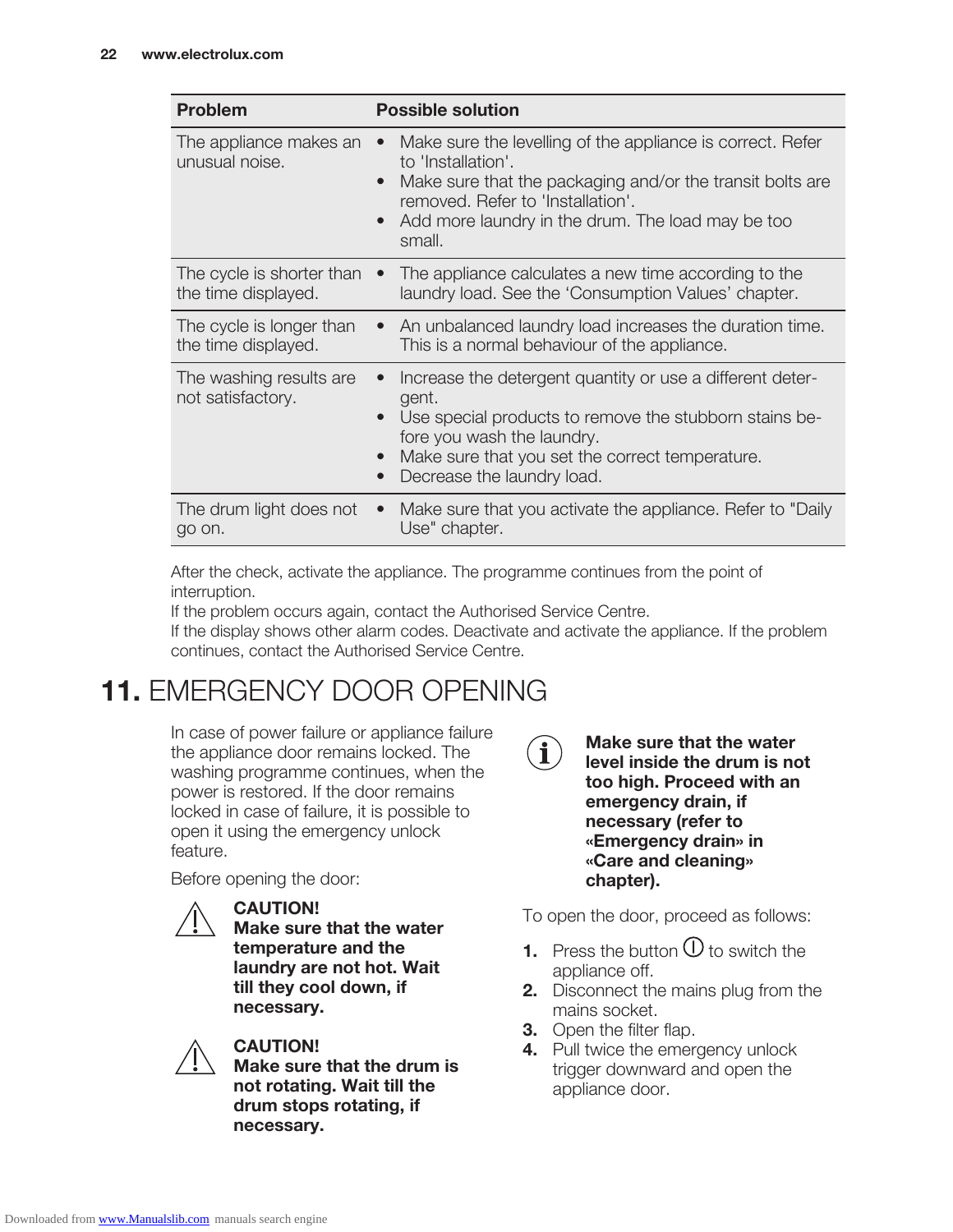

- **5.** Take out the laundry and then close the appliance door.
- **6.** Close the filter flap.

# 12. TECHNICAL DATA

| Dimension                                                                                                                                                                                   | Width/ Height/ Depth/<br>Total depth          | 600 mm/850 mm/605 mm/639<br>mm        |
|---------------------------------------------------------------------------------------------------------------------------------------------------------------------------------------------|-----------------------------------------------|---------------------------------------|
| Electrical connection                                                                                                                                                                       | Voltage<br>Overall power<br>Fuse<br>Frequency | 220-240 V<br>2200 W<br>10 A<br>60 Hz  |
| Level of protection against ingress of solid parti-<br>cles and moisture ensured by the protective cov-<br>er, except where the low voltage equipment has<br>no protection against moisture |                                               | IPX4                                  |
| Water supply pressure                                                                                                                                                                       | Minimum<br>Maximum                            | 0,5 bar (0,05 MPa)<br>8 bar (0,8 MPa) |
| Emission sound pressure level in accordance with<br>EN ISO 11204/11203                                                                                                                      |                                               | $< 70$ dB                             |
| Water supply 1)                                                                                                                                                                             |                                               | Cold water                            |
|                                                                                                                                                                                             |                                               | Hot water $2$ )                       |
| Maximum Load                                                                                                                                                                                | Cotton                                        | 8 kg                                  |
| <b>Spin Speed</b>                                                                                                                                                                           | Maximum                                       | 1400 rpm                              |
| - 1                                                                                                                                                                                         |                                               |                                       |

1) Connect the water inlet hose to a water tap with a 3/4" thread.

2) Make sure that the hot water temperature of your domestic system is not more than 55 °C.

 $\mathbf i$ 

The appliance also works by connecting the only cold water pipe.

# 13. ENVIRONMENTAL CONCERNS

Recycle the materials with the symbol  $\check{\omega}$ . Put the packaging in applicable containers to recycle it. Help protect the environment and human health and to recycle waste of electrical and electronic appliances. Do

not dispose appliances marked with the symbol  $\mathbb{\Sigma}$  with the household waste. Return the product to your local recycling facility or contact your municipal office.